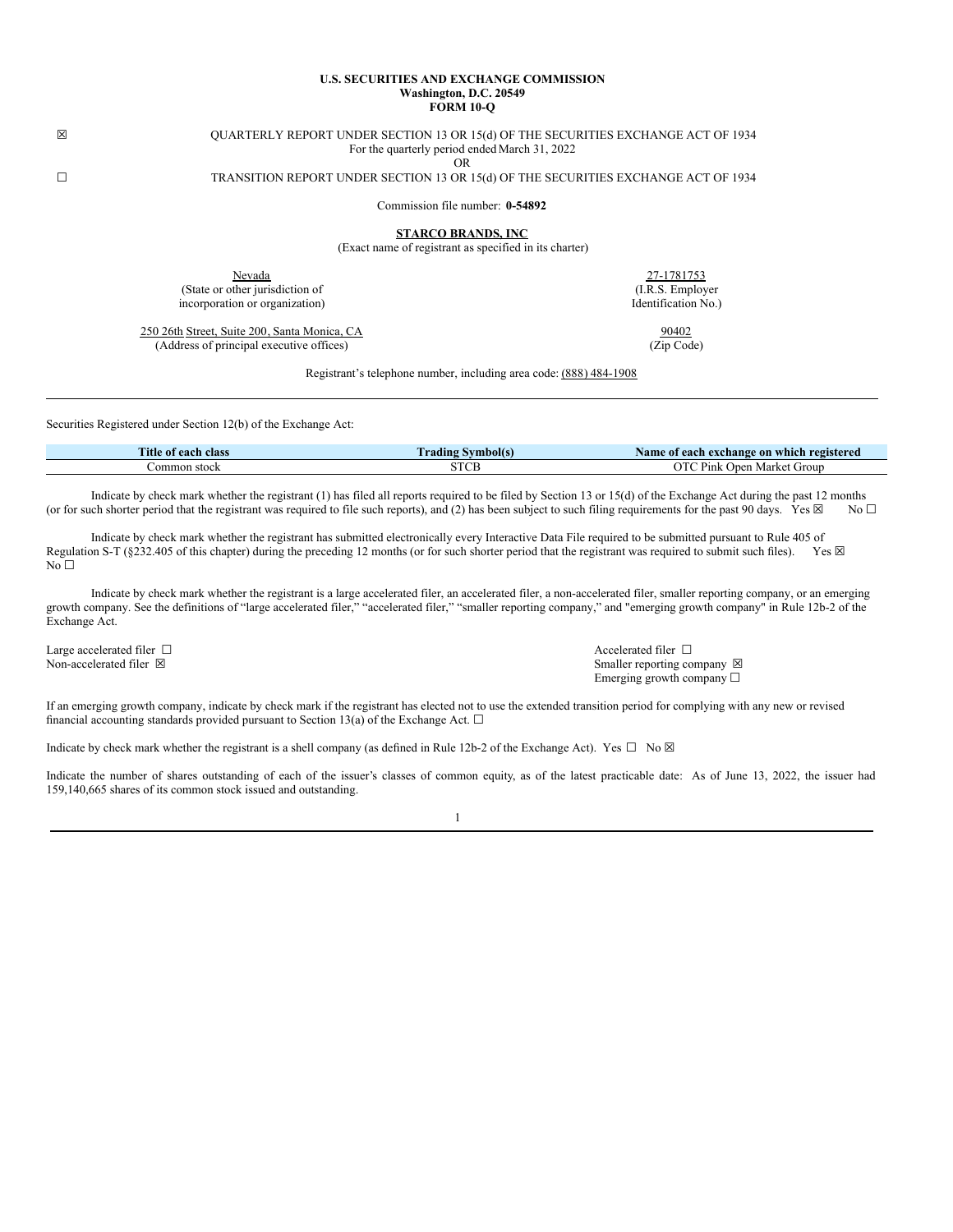#### **QUARTERLY REPORT ON FORM 10-Q FOR THE PERIOD ENDED MARCH 31, 2022 TABLE OF CONTENTS**

| <b>PART I - Financial</b><br><b>Information</b> |                                                                                               | Page |
|-------------------------------------------------|-----------------------------------------------------------------------------------------------|------|
|                                                 | Item 1. Condensed Consolidated Financial Statements (unaudited)                               |      |
|                                                 | Item 2. Management's Discussion and Analysis of Financial Condition and Results of Operations | 13   |
|                                                 | Item 3. Quantitative and Qualitative Disclosures About Market Risk                            | 18   |
|                                                 | Item 4. Controls and Procedures                                                               | 18   |
| <b>PART II - Other</b>                          |                                                                                               |      |
| <b>Information</b>                              |                                                                                               |      |
|                                                 | Item 1. Legal Proceedings                                                                     | 19   |
|                                                 | Item 1A. Risk Factors                                                                         | 19   |
|                                                 | Item 2. Unregistered Sales of Equity Securities and Use of Proceeds                           | 19   |
|                                                 | Item 3. Defaults Upon Senior Securities                                                       | 19   |
|                                                 | Item 4. Mining Safety Disclosures                                                             | 19   |
|                                                 | Item 5. Other Information                                                                     | 19   |
|                                                 | Item 6. Exhibits                                                                              | 20   |
| <b>Exhibit Index</b>                            |                                                                                               |      |
| Signatures                                      |                                                                                               | 21   |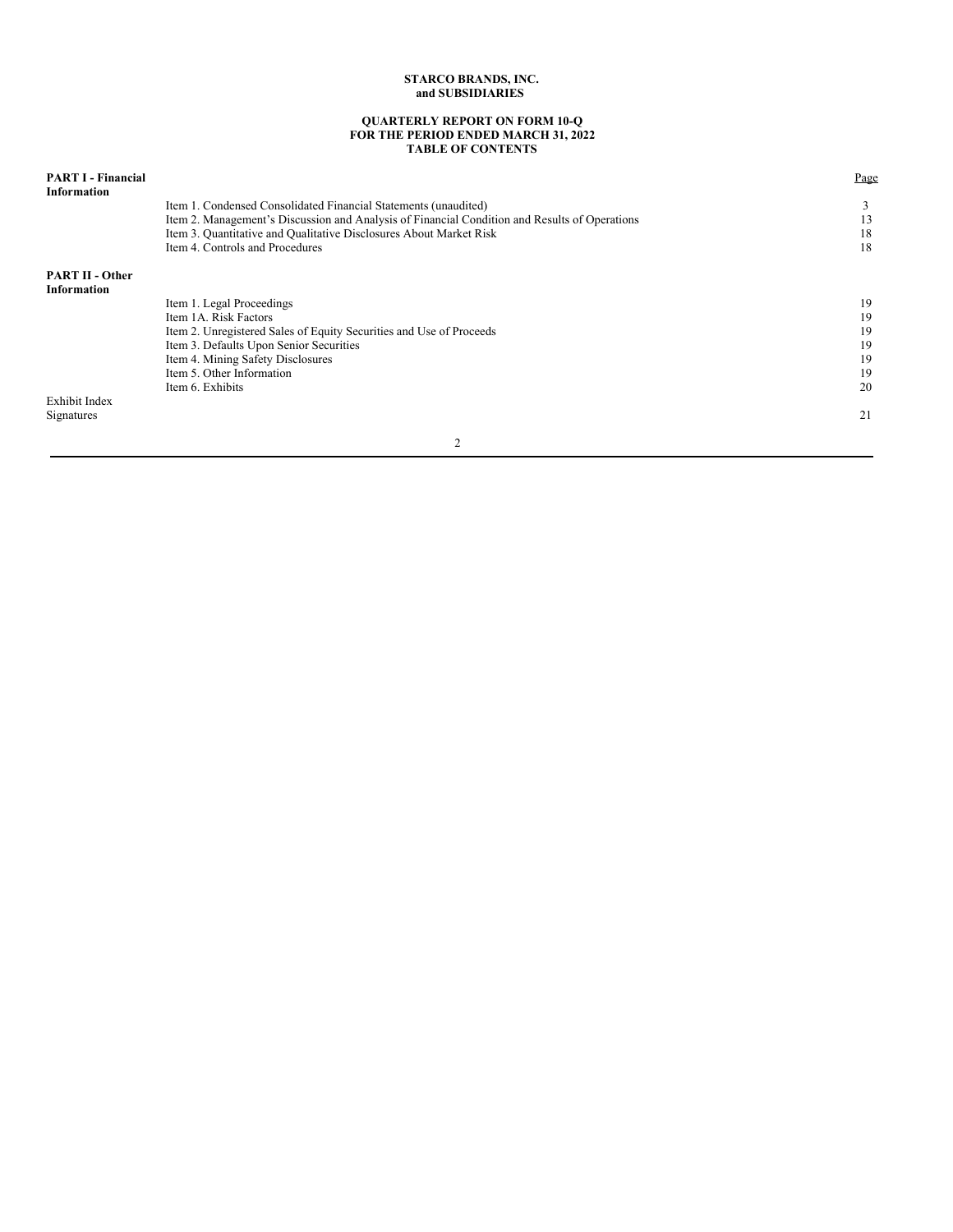# **PART I** – **FINANCIAL INFORMATION**

# **ITEM 1. FINANCIAL STATEMENTS**

#### **STARCO BRANDS, INC. and SUBSIDIARIES**

# **INDEX TO FINANCIAL STATEMENTS**

|                                                                                                                           | Page |
|---------------------------------------------------------------------------------------------------------------------------|------|
| Condensed Consolidated Balance Sheets as of March 31, 2022 and December 31, 2021 (unaudited)                              |      |
| Condensed Consolidated Statements of Operations for the Three Months Ended March 31, 2022 and 2021 (unaudited)            |      |
| Condensed Consolidated Statements of Stockholders' Deficit for the Three Months Ended March 31, 2022 and 2021 (unaudited) |      |
| Condensed Consolidated Statements of Cash Flows for the Three Months Ended March 31, 2022 and 2021 (unaudited)            |      |
| Notes to the Condensed Consolidated Financial Statements (unaudited)                                                      |      |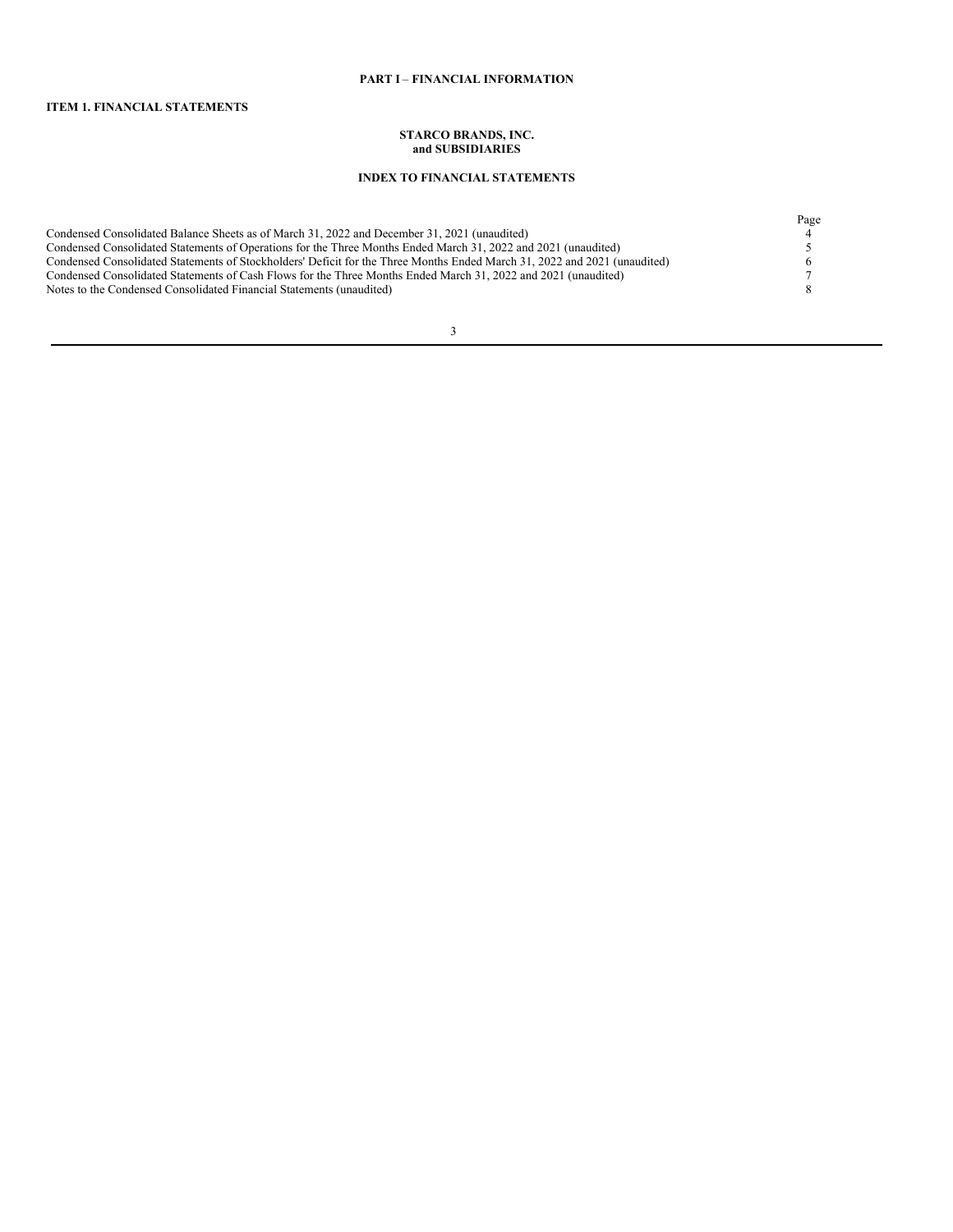# **CONDENSED CONSOLIDATED BALANCE SHEETS (Unaudited)**

|                                                                                                              |             | March 31, 2022   |              | December 31, 2021 |
|--------------------------------------------------------------------------------------------------------------|-------------|------------------|--------------|-------------------|
| <b>ASSETS</b>                                                                                                |             |                  |              |                   |
| Current Assets:                                                                                              |             |                  |              |                   |
| Cash                                                                                                         | <b>S</b>    | 185,658          | <sup>S</sup> | 338,863           |
| Accounts receivable, related party                                                                           |             | 560,372          |              | 174,059           |
| Prepaid and other assets                                                                                     |             | 602,593          |              | 733,020           |
| <b>Total Current Assets</b>                                                                                  | \$          | 1,348,623        | <sup>S</sup> | 1,245,942         |
| Intangibles, net                                                                                             |             | 20,000           |              | 20,000            |
| Note receivable, related party                                                                               |             | 95.640           |              | 95,640            |
| <b>Total Assets</b>                                                                                          | \$          | 1,464,263        | \$.          | 1,361,582         |
| <b>LIABILITIES AND STOCKHOLDERS' DEFICIT</b>                                                                 |             |                  |              |                   |
| <b>Current Liabilities:</b>                                                                                  |             |                  |              |                   |
| Accounts payable                                                                                             | $\mathbf S$ | 694.940          | <sup>S</sup> | 592.665           |
| Other payable and accruals                                                                                   |             | 273,306          |              | 800,775           |
| Accrued liabilities, related party                                                                           |             | 74.347           |              | 202,023           |
| <b>Stock Payable</b>                                                                                         |             | 735,415          |              | 654,166           |
| Treasury stock payable, current                                                                              |             | 131,400          |              | 131,400           |
| Loans and advances payable, related party                                                                    |             | 376,382          |              | 376,382           |
| Notes payable                                                                                                |             | 27,060           |              | 53,822            |
| <b>Total Current Liabilities</b>                                                                             | S           | 2,312,850        | <sup>S</sup> | 2,811,233         |
| Treasury stock payable, net of current portion                                                               |             | 164,250          |              | 197,100           |
| Loans payable, net of current portion, related party                                                         |             | 1,572,500        |              | 1,100,000         |
| <b>Total Liabilities</b>                                                                                     | $\mathbf S$ | 4,049,600        | $\mathbf S$  | 4,108,333         |
| <b>Stockholders' Deficit:</b>                                                                                |             |                  |              |                   |
| Preferred Stock, par value \$0,001 40,000,000 shares authorized, no shares issued and outstanding            |             |                  |              |                   |
| Common Stock, par value \$0.001 300,000,000 shares authorized, 159,140,665 and 159,140,665 shares issued and |             |                  |              |                   |
| outstanding, respectively                                                                                    |             | 159,141          |              | 159,141           |
| Additional paid in capital                                                                                   |             | 16.059.006       |              | 15,950,403        |
| Treasury Stock at cost                                                                                       |             | (394,200)        |              | (394,200)         |
| Accumulated deficit                                                                                          |             | (18, 347, 237)   |              | (18, 388, 186)    |
| <b>Total Starco Brands' Deficit</b>                                                                          | \$          | $(2,523,290)$ \$ |              | (2,672,842)       |
| Non-controlling interest                                                                                     |             | (62,047)         |              | (73,909)          |
| <b>Total Stockholders' Deficit</b>                                                                           | \$          | (2,585,337)      | S            | (2,746,751)       |
| Total Liabilities and Stockholders' Deficit                                                                  | \$          | 1,464,263        | \$           | 1,361,582         |

*The accompanying notes are an integral part of these unaudited condensed consolidated financial statements*.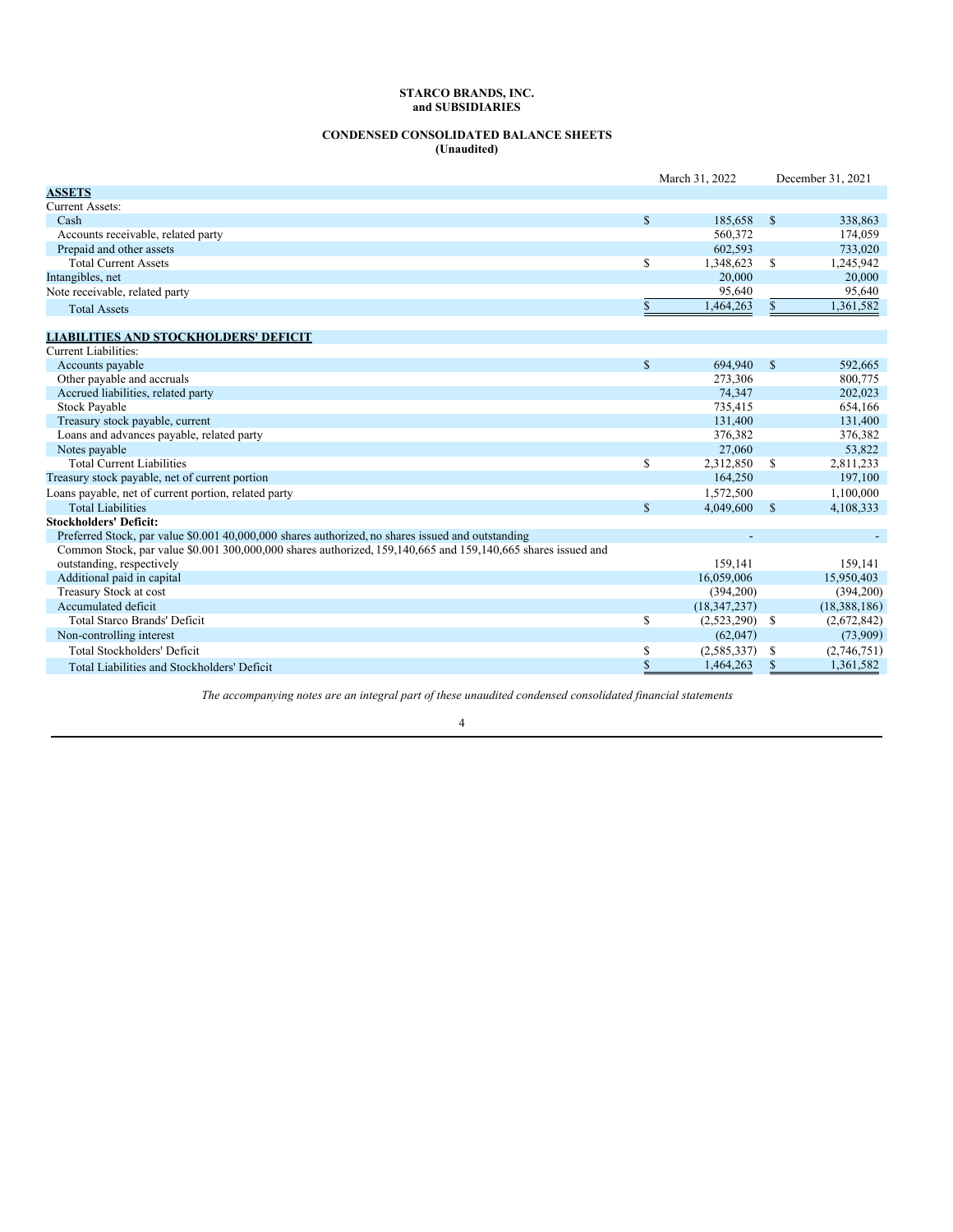# **CONDENSED CONSOLIDATED STATEMENTS OF OPERATIONS**

|--|

|                                                            |              | For the 3 Months Ended   |              |                |
|------------------------------------------------------------|--------------|--------------------------|--------------|----------------|
|                                                            |              | March 31, 2022           |              | March 31, 2021 |
| <b>Income Statement</b>                                    |              |                          |              |                |
| Revenues, net, related party                               | \$           | 923,274                  | S            | 132,514        |
|                                                            |              |                          |              |                |
| <b>Operating Expenses:</b>                                 |              |                          |              | 44,233         |
| Compensation expense<br>Professional fees                  |              | 126,877<br>58,506        |              | 10,555         |
| Marketing, General and administrative                      |              | 583,181                  |              | 77,823         |
|                                                            |              | 87,044                   |              | 104,920        |
| Marketing, related party                                   | \$.          | 855,608                  | $\mathbb{S}$ | 237,531        |
| Total operating expenses                                   |              |                          |              |                |
| Income (loss) from operations                              | $\mathbb{S}$ | 67,666                   | \$           | (105, 017)     |
|                                                            |              |                          |              |                |
| <b>Other Income (Expense):</b>                             |              |                          |              |                |
| Interest expense                                           |              | (14, 855)                |              | (7, 392)       |
| Other income (expense)                                     |              |                          |              | (3,500)        |
| Total other expense, net                                   | $\mathbb{S}$ | (14, 855)                | S            | (10, 892)      |
|                                                            |              |                          |              |                |
| Income (loss) before provision for income taxes            |              | 52,811                   |              | (115,909)      |
| Provision for income taxes                                 |              |                          |              |                |
|                                                            |              |                          |              |                |
| Net Income (Loss)                                          | $\mathbb{S}$ | 52,811                   | $\mathbb{S}$ | (115,909)      |
| Net income (loss) attributable to Non-controlling interest |              | (11, 862)                | z            |                |
|                                                            |              |                          |              |                |
| Net Income (Loss) attributable to Starco Brands            | \$           | 40,949                   | S            | (115,909)      |
|                                                            |              |                          |              |                |
| Income (Loss) per share, basic                             | \$           | $\overline{\phantom{a}}$ | \$           |                |
| Income (Loss) per share, diluted                           | $\mathbf{s}$ | $\overline{\phantom{a}}$ | $\mathbf{s}$ |                |
| Weighted Average Shares Outstanding, basic                 |              | 159,140,665              |              | 159,140,665    |
| Weighted Average Shares Outstanding, diluted               |              | 163,069,235              |              | 159,140,665    |

*The accompanying notes are an integral part of these unaudited condensed consolidated financial statements*.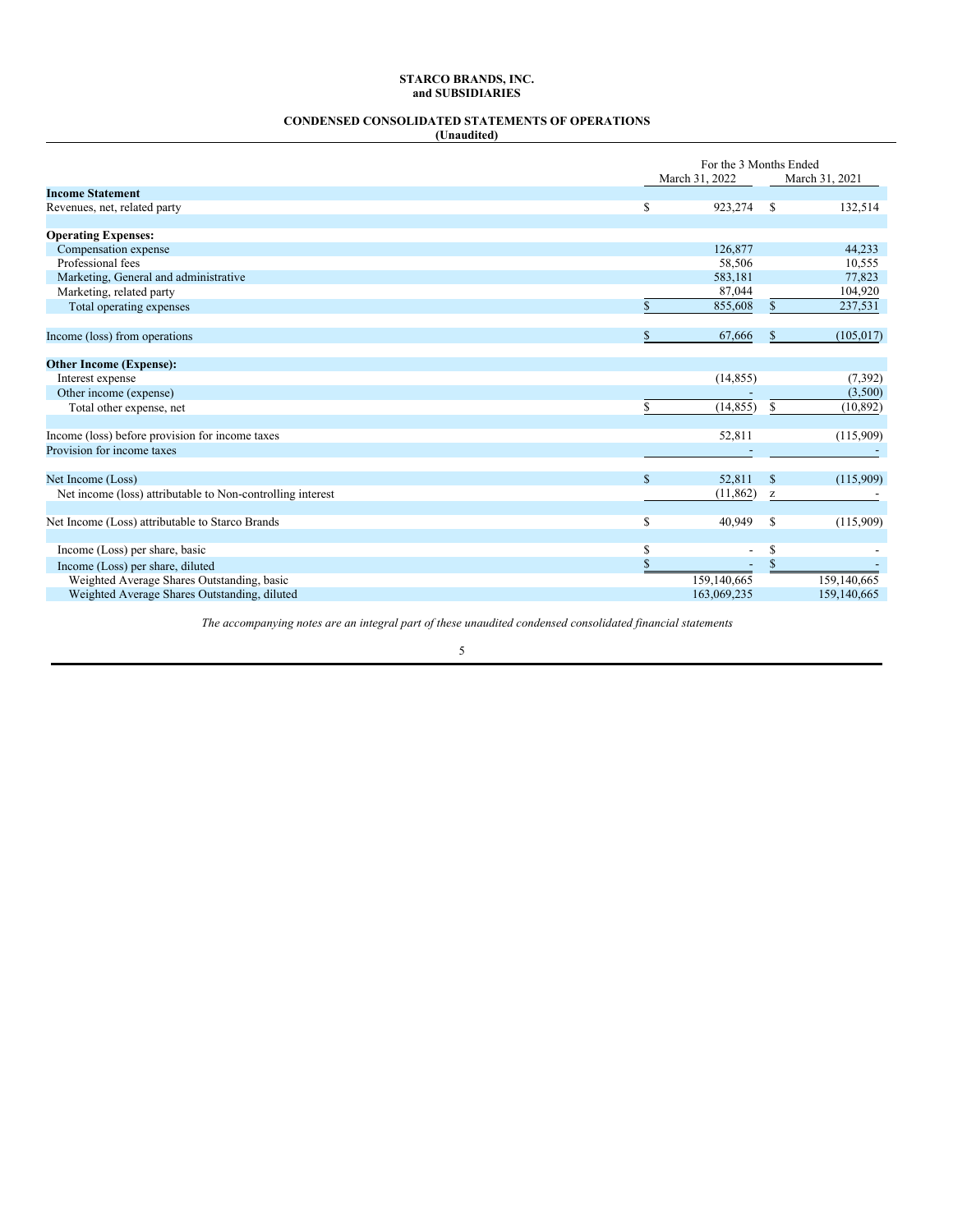### **CONDENSED CONSOLIDATED STATEMENTS OF STOCKHOLDERS**' **DEFICIT FOR THE THREE MONTHS ENDED MARCH 31, 2022 AND 2021 (Unaudited)**

|                                              | Common Stock  |         |                                  |                   |                          |                        |                             |                          |            |
|----------------------------------------------|---------------|---------|----------------------------------|-------------------|--------------------------|------------------------|-----------------------------|--------------------------|------------|
|                                              | <b>Shares</b> | Amount  | Additional<br>Paid-In<br>Capital | Treasury<br>Stock |                          | Accumulated<br>Deficit | Non-controlling<br>Interest |                          | Total      |
| Balance at December 31, 2020                 | 159,140,665   | 159,141 | \$15,723,705                     |                   | $\overline{\phantom{a}}$ | \$(16, 137, 020)       |                             | $\sim$                   | (254, 174) |
| Estimated fair value of contributed services |               |         | 11,700                           |                   |                          |                        |                             |                          | 11,700     |
| Net Loss                                     |               |         |                                  |                   |                          | (115,909)              |                             |                          | (115,909)  |
| Balance at March 31, 2021                    | 159,140,665   | 159,141 | \$15,735,405                     |                   | $\overline{\phantom{a}}$ | \$(16,252,931)         |                             | $\overline{\phantom{0}}$ | (358, 385) |

|                                              | Common Stock  |         |              |           |                  |             |               |
|----------------------------------------------|---------------|---------|--------------|-----------|------------------|-------------|---------------|
|                                              |               |         | Additional   |           |                  | Non-        |               |
|                                              |               |         | Paid-In      | Treasury  | Accumulated      | controlling |               |
|                                              | <b>Shares</b> | Amount  | Capital      | Stock     | Deficit          | Interest    | Total         |
| Balance at December 31, 2021                 | 159,140,665   | 159,141 | \$15,950,403 | (394,200) | \$(18,388,186)   | (73,909)    | (2,746,751)   |
| Estimated fair value of contributed services |               |         | 54.862       |           |                  |             | 54.862        |
| Estimated fair value of warrants vested      |               |         | 53.741       |           |                  |             | 53,741        |
| Net Income (Loss)                            |               |         |              |           | 40.949           | 11,862      | 52,811        |
| Balance at March 31, 2022                    | 159,140,665   | 159,141 | \$16,059,006 | (394,200) | \$(18, 347, 237) | (62,047)    | (2, 585, 337) |

*The accompanying notes are an integral part of these unaudited condensed consolidated financial statements*.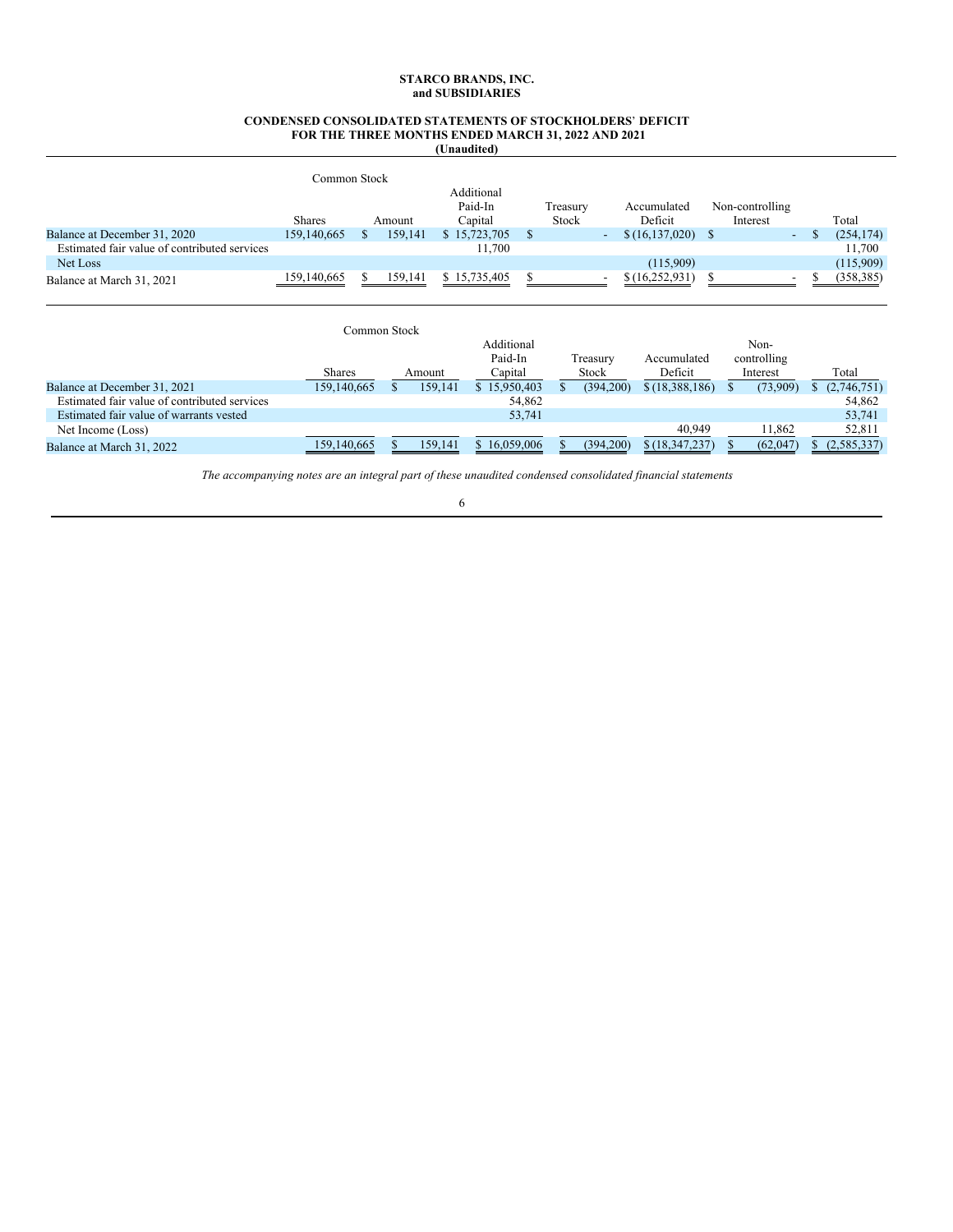# **CONDENSED CONSOLIDATED STATEMENTS OF CASH FLOWS**

|--|

J.

|                                                                                                    | For the 3 Months Ended |                |              |                |  |  |
|----------------------------------------------------------------------------------------------------|------------------------|----------------|--------------|----------------|--|--|
|                                                                                                    |                        | March 31, 2022 |              | March 31, 2021 |  |  |
| <b>CASH FLOW FROM OPERATING ACTIVITES:</b>                                                         |                        |                |              |                |  |  |
| Net Income (loss)                                                                                  | S                      | 52,811         | S            | (115,909)      |  |  |
| Adjustments to reconcile net income (loss) to net cash provided by (used in) operating activities: |                        |                |              |                |  |  |
| Common stock payable for services                                                                  |                        | 81,249         |              |                |  |  |
| Warrants for services                                                                              |                        | 53,741         |              |                |  |  |
| Contributed services                                                                               |                        | 54,862         |              | 11,700         |  |  |
| Non-cash asset writeoff                                                                            |                        |                |              | 3,500          |  |  |
| <b>Changes in Operating Assets and Liabilities:</b>                                                |                        |                |              |                |  |  |
| Accounts receivable, related party                                                                 |                        | (386,313)      |              | (5,213)        |  |  |
| Prepaids & other assets                                                                            |                        | 130,427        |              | 12,417         |  |  |
| Accounts payable                                                                                   |                        | 102,275        |              | (50, 331)      |  |  |
| Accrued expenses, related party                                                                    |                        | (127,676)      |              | (1,048)        |  |  |
| <b>Accrued liabilities</b>                                                                         |                        | (527, 469)     |              | (23,050)       |  |  |
| Net Cash Provided by (Used in) Operating Activities                                                | S.                     | $(566,093)$ \$ |              | (167, 934)     |  |  |
| <b>CASH FLOWS FROM FINANCING ACTIVITIES:</b>                                                       |                        |                |              |                |  |  |
| Advances / loans from related parties                                                              | S                      | 472,500        | -S           | 56,895         |  |  |
| Repayment of advances from related parties                                                         |                        |                |              | (56, 895)      |  |  |
| Borrowings on notes payable                                                                        |                        |                |              |                |  |  |
| Payments on notes payable                                                                          |                        | (26, 762)      |              |                |  |  |
| Repurchases of common stock                                                                        |                        | (32, 850)      |              |                |  |  |
| Net Cash Provided by Financing Activities                                                          | \$                     | 412,888        | $\mathbb{S}$ |                |  |  |
| Net Increase (decrease) in Cash                                                                    | \$.                    | (153, 205)     | <sup>S</sup> | (167, 934)     |  |  |
|                                                                                                    |                        |                |              |                |  |  |
| Cash at Beginning of Period                                                                        | \$                     | 338,863        | S            | 773,322        |  |  |
| Cash at End of Period                                                                              | S                      | 185,658        | S            | 605,388        |  |  |
|                                                                                                    |                        |                |              |                |  |  |
| Cash paid during the year for:                                                                     |                        |                |              |                |  |  |
| Interest                                                                                           |                        | 16,975         |              | 471            |  |  |
| Income taxes                                                                                       |                        |                |              |                |  |  |
| Supplemental non-cash disclosure:                                                                  |                        |                |              |                |  |  |
| Treasury stock payable                                                                             |                        | 295.650        |              |                |  |  |

*The accompanying notes are an integral part of these unaudited condensed consolidated financial statements.*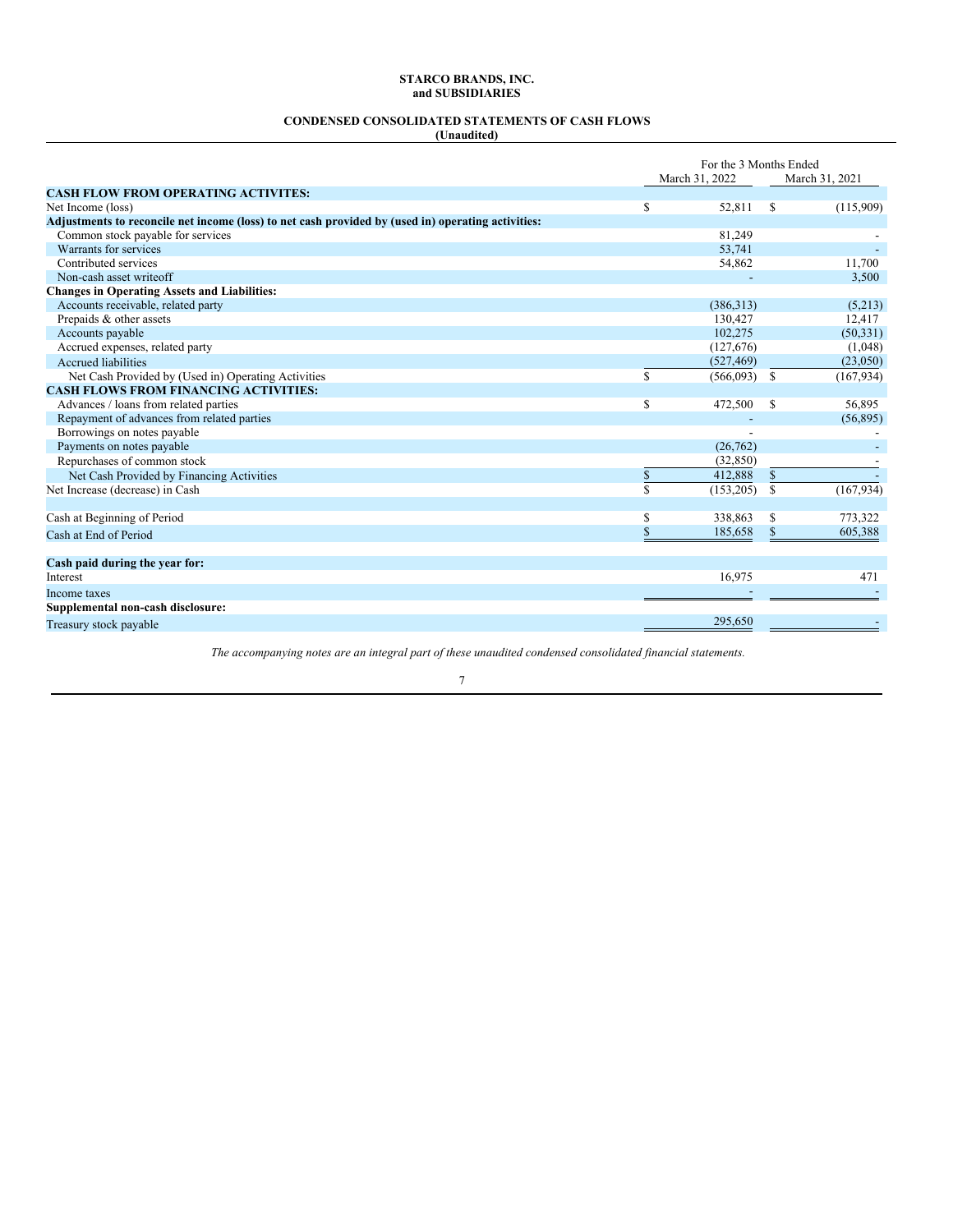### **NOTES TO UNAUDITED CONDENSED CONSOLIDATED FINANCIAL STATEMENTS FOR THE THREE MONTHS ENDED MARCH 31, 2022 AND 2021**

### **NOTE 1** – **ORGANIZATION AND DESCRIPTION OF BUSINESS**

Starco Brands, Inc. (STCB) was incorporated in the State of Nevada on January 26, 2010 under the name Insynergy, Inc. On September 7, 2017, STCB filed an Amendment to the Articles of Incorporation to change the corporate name to Starco Brands, Inc. The Board determined the change of STCB's name was in the best interests of the Company due to changes in its current and anticipated business operations. In July 2017, STCB entered into a licensing agreement with The Starco Group ("TSG"), located in Los Angeles, California. The companies pivoted to commercializing novel consumer products manufactured by TSG. TSG is a private label and branded aerosol and liquid fill manufacturer with manufacturing assets in the following verticals: DIY/Hardware, paints, coatings and adhesives, household, hair care, disinfectants, automotive, motorcycle, arts & crafts, personal care cosmetics, personal care FDA, sun care, food, cooking oils, beverages, and spirits and wine.

During the third quarter of 2021*,* STCB formed two subsidiaries, Whipshots, LLC, a Wyoming limited liability company ("Whipshots LLC") and Whipshots, LLC, a Delaware limited liability company which was subsequently renamed Whipshots Holdings, LLC ("Whipshots Holdings"). Whipshots- LLC was a wholly-owned subsidiary of STCB at formation which was subsequently contributed to Whipshots Holdings. Whipshots Holdings is a majority owned subsidiary of STCB in which STCB owns 96% of the vested voting interests. There are unvested interests not owned by the Company for an additional 3% of the of the equity which have been issued subject to vesting requirements. The accompanying condensed consolidated financial statements are of STCB and its subsidiaries Whipshots Holdings and Whipshots LLC (collectively, the "Company").

In our opinion, all adjustments, consisting of normal recurring adjustments, necessary for a fair presentation of unaudited consolidated financial position and the unaudited consolidated results of operations for interim periods presented have been reflected herein. The results of operations for the interim periods are not necessarily indicative of the results to be expected for the full year.

# **NOTE 2 - SUMMARY OF SIGNIFICANT ACCOUNTING POLICIES**

#### *Basis of Consolidation*

The consolidated financial statements of Starco Brands, Inc. include the accounts of STCB and our 96% owned subsidiary and its wholly owned subsidiary, which are comprised of voting interest entities in which we have a controlling financial interest in accordance with ASC 810, Consolidation. All significant intercompany profits, losses, transactions and balances have been eliminated in consolidation in the condensed consolidated financial statements.

### Our consolidated subsidiaries at March 31, 2022 include:

Whipshots Holdings and its wholly owned subsidiary Whipshots LLC

# *Basis of presentation*

The condensed consolidated financial statements of the Company and the accompanying notes included in this Quarterly Report on Form10-Q are unaudited. In the opinion of management, all adjustments necessary for the fair presentation of the condensed consolidated financial statements have been included. Such adjustments are of a normal, recurring nature. The condensed consolidated financial statements, and the accompanying notes, are prepared in accordance with accounting principles generally accepted in the United States of America ("U.S. GAAP") and do not contain certain information included in the Company's Annual Report and Form10-K for the year endedDecember 31, 2021. Therefore, the interim condensed consolidated financial statements should be read in conjunction with that Annual Report on Form10-K.

#### *Use of estimates*

The preparation of consolidated financial statements in conformity with generally accepted accounting principles requires management to make estimates and assumptions that affect the reported amounts of assets and liabilities and disclosure of contingent assets and liabilities at the date of the consolidated financial statements and the reported amounts of revenues and expenses during the reporting period. Significant estimates include the estimated useful lives of property and equipment. Actual results could differ from those estimates.

#### *Concentrations of Credit Risk*

We maintain our cash in bank deposit accounts, the balances of which at times may exceed federally insured limits. We continually monitor our banking relationships and consequently have not experienced any losses in our accounts. We believe we arenot exposed to any significant credit risk on cash.

#### *Cash equivalents*

The Company considers all highly liquid investments with a maturity ofthree months or less when purchased to be cash equivalents. There wereno cash equivalents as of March 31, 2022 or December 31, 2021.

#### *Accounts Receivable*

Revenues that have been recognized but not yet received are recorded as accounts receivable. Losses on receivables will be recognized when it is more likely thannot that a receivable will not be collected. An allowance for estimated uncollectible amounts will be recognized to reduce the amount of receivables to its net realizable value. All of our receivables are from related parties. The allowance for uncollectible amounts is evaluated quarterly and was zero as of March 31, 2022 and December 31, 2021.

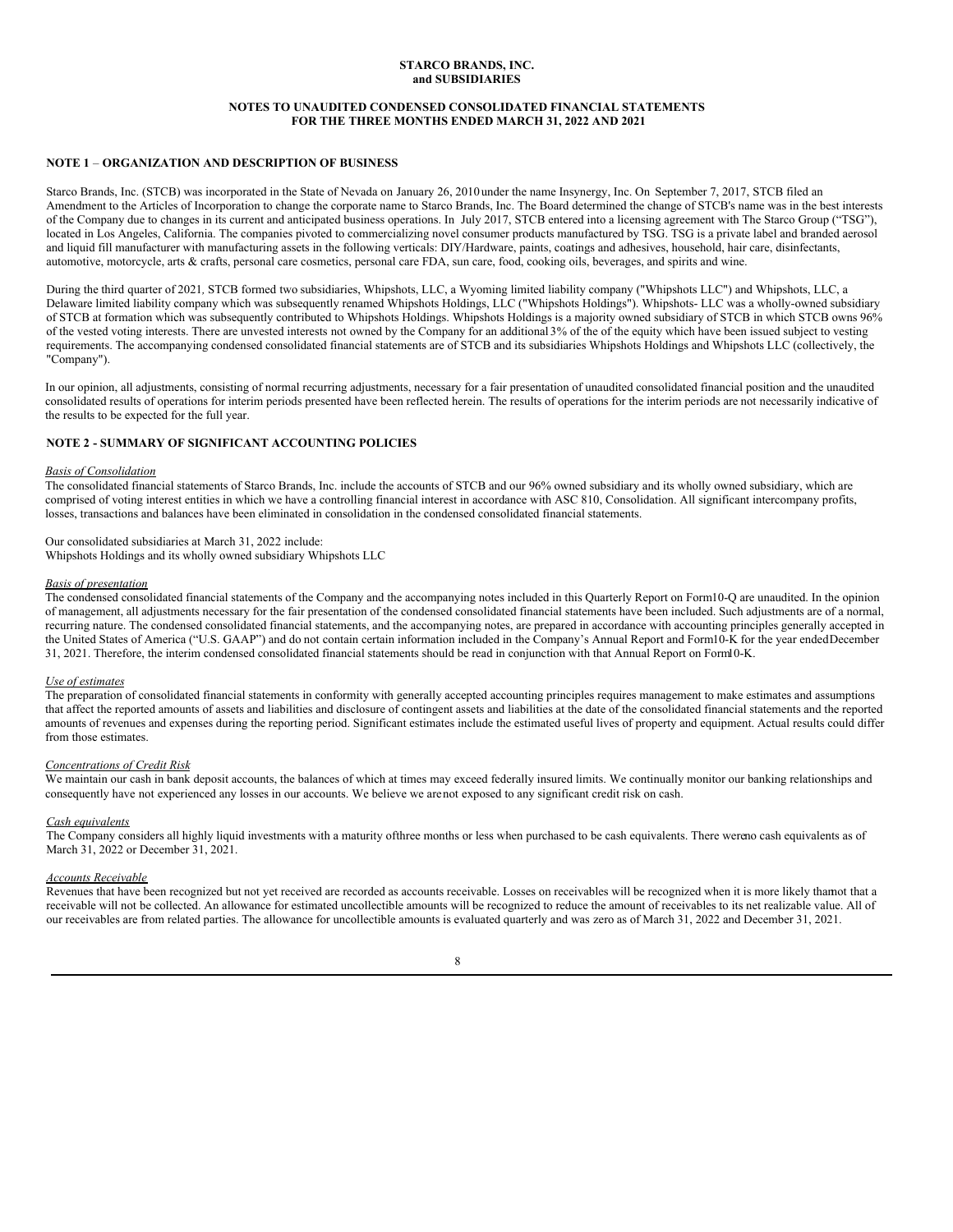#### *Fair value of financial instruments*

The Company follows paragraph 825-10-50-10 of the FASB Accounting Standards Codification for disclosures about fair value of its financial instruments and paragraph 820-10-35-37 of the FASB Accounting Standards Codification ("Paragraph820-10-35-37") to measure the fair value of its financial instruments. Paragraph820-10-35-37 establishes a framework for measuring fair value in accounting principles generally accepted in the United States of America (U.S. GAAP), and expands disclosures about fair value measurements. To increase consistency and comparability in fair value measurements and related disclosures, Paragraph 820-10-35-37 establishes a fair value hierarchy which prioritizes the inputs to valuation techniques used to measure fair value into three (3) broad levels. The fair value hierarchy gives the highest priority to quoted prices (unadjusted) in active markets for identical assets or liabilities and the lowest priority to unobservable inputs. The three (3) levels of fair value hierarchy defined by Paragraph 820-10-35-37 are described below:

Level 1: Quoted market prices available in active markets for identical assets or liabilities as of the reporting date. Level 2: Pricing inputs other than quoted prices in active markets included in Level1, which are either directly or indirectly observable as of the reporting date. Level 3: Pricing inputs that are generally unobservable inputs andnot corroborated by market data.

The carrying amount of the Company's consolidated financial assets and liabilities, such as cash, prepaid expenses and accrued expenses approximate their fair value because of the short maturity of those instruments. The Company's notes payable approximates the fair value of such instruments based upon management's best estimate of interest rates that would be available to the Company for similar financial arrangements at March 31, 2022.

#### *Property and equipment*

Property and equipment are carried at the lower of cost or net realizable value. All Property and equipment with a cost of \$2,000 or greater are capitalized. Major betterments that extend the useful lives of assets are also capitalized. Normal maintenance and repairs are charged to expense as incurred. When assets are sold or otherwise disposed of, the cost and accumulated depreciation are removed from the accounts and any resulting gain or loss is recognized in operations. At March 31, 2022 and December 31, 2021, the Company had no net property and equipment.

#### *Revenue recognition*

STCB and its subsidiaries earn their revenue as royalties from the licensing agreements it has with TSG, a related entity, and other related parties. STCB licenses the right for TSG to manufacture and sell certain Starco Brands products. The amount of the licensing revenue received varies depending upon the product and the royalty percentage is determined beforehand in each agreement. The Company recognizes its revenue only when sales are made by TSG or other related parties to a third party.

The Company applies the following five-step model in order to determine this amount: (i) identification of the promised goods in the contract; (ii) determination of whether the promised goods are performance obligations, including whether they are distinct in the context of the contract; (iii) measurement of the transaction price, including the constraint on variable consideration; (iv) allocation of the transaction price to the performance obligations; and (v) recognition of revenue when (or as) the Company satisfies each performance obligation.

The Company only applies the five-step model to contracts when it is probable that the entity will collect the consideration it is entitled to in exchange for the licensee transferring goods or services to the customer. Once a contract is determined to be within the scope of ASC 606 at contract inception, the Company reviews the contract to determine which performance obligations the Company's licensee must deliver and which of these performance obligations are distinct. The Company recognizes as revenues the amount of the transaction price that is allocated to the respective performance obligation when the performance obligation is satisfied or as it is satisfied. Generally, the Company's licensee's performance obligations are transferred to customers at a point in time, typically upon delivery.

#### *Income taxes*

The Company follows Section 740-10-30 of the FASB Accounting Standards Codification, which requires recognition of deferred tax assets and liabilities for the expected future tax consequences of events that have been included in the consolidated financial statements or tax returns. Under this method, deferred tax assets and liabilities are based on the differences between the financial statement and tax bases of assets and liabilities using enacted tax rates in effect for the fiscal year in which the differences are expected to reverse. Deferred tax assets are reduced by a valuation allowance to the extent management concludes it is more likely than not that the assets willnot be realized. Deferred tax assets and liabilities are measured using enacted tax rates expected to apply to taxable income in the fiscal years in which those temporary differences are expected to be recovered or settled. The effect on deferred tax assets and liabilities of a change in tax rates is recognized in the Statements of Income in the period that includes the enactment date.

The Company adopted section 740-10-25 of the FASB Accounting Standards Codification ("Section740-10-25") with regards to uncertainty income taxes. Section 740-10-25 addresses the determination of whether tax benefits claimed or expected to be claimed on a tax return should be recorded in the consolidated financial statements. Under Section 740-10-25, the Company may recognize the tax benefit from an uncertain tax position only if it is more likely thannot that the tax position will be sustained on examination by the taxing authorities, based on the technical merits of the position. The tax benefits recognized in the consolidated financial statements from such a position should be measured based on the largest benefit that has a greater than fifty percent (50%) likelihood of being realized upon ultimate settlement. Section 740-10-25 also provides guidance on de-recognition, classification, interest and penalties on income taxes, accounting in interim periods and requires increased disclosures. The Company had no material adjustments to its liabilities for unrecognized income tax benefits according to the provisions of Section740-10-25.

#### *Stock-based Compensation*

The Company follows the guidance of the accounting provisions of ASC718 Share-based Compensation ("ASC 718"), which requires the use of the fair-value based method to determine compensation for all arrangements under which employees and others receive shares of stock or equity instruments (warrants, options, and restricted stock units). The fair value of each warrant and option is estimated on the date of grant using the Black-Scholes options-pricing model that uses assumptions for expected volatility, expected dividends, expected term, and the risk-free interest rate. The Company has not paid dividends historically and does not expect to pay them in the future. Expected volatilities are based on weighted averages of the historical volatility of the Company's common stock estimated over the expected term of the awards. The expected term of awards granted is derived using the "simplified method" which computes expected term as the average of the sum of the vesting term plus the contract term as historically the Company had limited activity surrounding its awards. The risk-free rate is based on the U.S. Treasury yield curve in effect at the time of grant for the period of the expected term. The grant date fair value of a restricted stock unit equals the closing price of our common stock on the trading day of the grant date.

# *Net income (loss) per common share*

Net income (loss) per common share is computed pursuant to section260-10-45 of the FASB Accounting Standards Codification. Basic net income (loss) per common share is computed by dividing net income (loss) by the weighted average number of shares of common stock outstanding during the period. Diluted net income (loss) per common share is computed by dividing net income (loss) by the weighted average number of shares of common stock and potentially outstanding shares of common stock during the period. The weighted average number of common shares outstanding and potentially outstanding common shares assumes that the Company incorporated as of the beginning of the first period presented. As ofMarch 31, 2022, the Company had 728,570 shares of stock payable that have been sold to investors,650,000 shares of stock payable to advisors and subject to vesting, and 2,550,000 potentially dilutive shares from outstanding warrants.

#### *Intangible Assets*

Definite-lived intangible assets consist of certain trademarks and customer lists. Definite-lived intangible assets are amortized utilizing the straight-line method over the assets' estimated useful lives, which approximate 10 years. There was no significant amortization during the quarter ended March 31, 2022 or the year ended December 31, 2021.

The Company assesses potential impairment of its long-lived assets whenever events or changes in circumstances indicate that an asset or asset group's carrying valuemay not be recoverable. Factors that are considered important that could trigger an impairment review include a current period operating or cash flow loss combined with a history of operating or cash flow losses and a projection or forecast that demonstrates continuing losses or insufficient income associated with the use of a long-lived asset or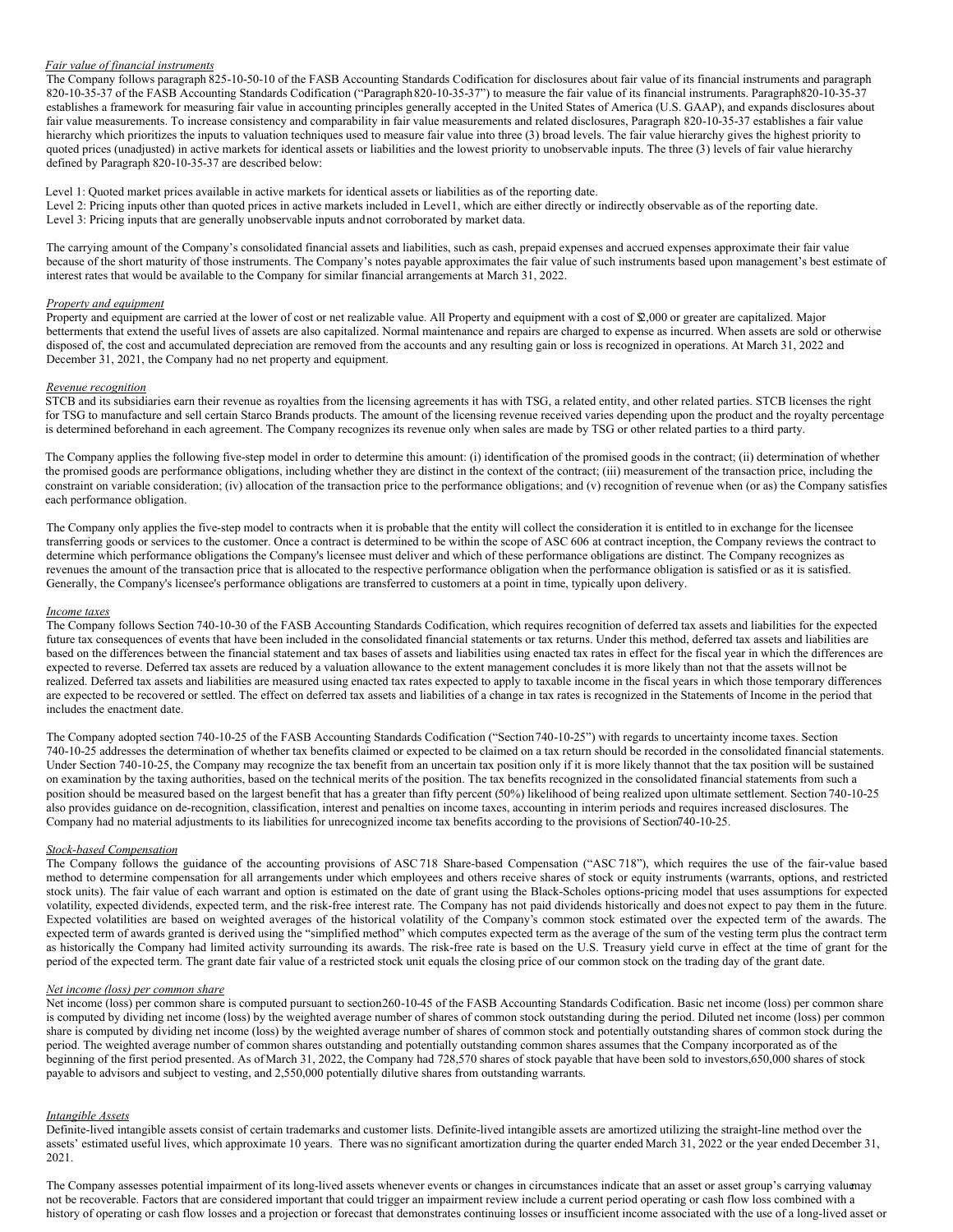asset group. Other factors include a significant change in the manner of the use of the asset or a significant negative industry or economic trend. This evaluation is performed based on estimated undiscounted future cash flows from operating activities compared with the carrying value of the related assets. If the undiscounted future cash flows are less than the carrying value, an impairment loss is recognized, measured by the difference between the carrying value, and the estimated fair value of the assets, with such estimated fair values determined using the best information available and in accordance with FASB ASC Topic 820, Fair Value Measurements. The Company did not record asset impairment charges related to its intangible assets during the quarter ended March 31, 2022.

### *Royalties and Licenses*

Royalty-based obligations with content licensors are either paid in advance and capitalized as prepaid royalties or are accrued as incurred and subsequently paid. These royalty-based obligations are generally expensed to cost of revenue generally at the greater of the contractual rate or an effective royalty rate based on the total projected net revenue for contracts with guaranteed minimums. Prepayments made are generally made in connection with the development of a particular product, and therefore, we are generally subject to risk during the product phase. Payments earned after completion of the product (primarily royalty-based in nature) are generally expensed as cost of revenue.

Our contracts with some licensors include minimum guaranteed royalty payments, which are initially recorded as an asset and as a liability at the contractual amount when no performance remains with the licensor. When performance remains with the licensor, we record guarantee payments as an asset when actually paid and as a liability when incurred, rather than recording the asset and liability upon execution of the contract.

Each quarter, we also evaluate the expected future realization of our royalty-based assets, as well as any unrecognized minimum commitmentsnot yet paid to determine amounts we deem unlikely to be realized through future revenue. Impairments or losses determined post-launch are charged to cost of revenue. We evaluate long-lived royalty-based assets for impairment using undiscounted cash flows when impairment indicators exist. If an impairment exists, then the related assets are written down to fair value. Unrecognized minimum royalty-based commitments are accounted for as executory contracts, and therefore, any losses on these commitments are recognized when the underlying intellectual property is abandoned (i.e., cease use) or the contractual rights to use the intellectual property are terminated.

Our minimum contractual obligations as of December 31, 2021 approximate \$550,000, \$1,100,000 and \$1,650,000 for the years endingDecember 31, 2022, 2023 and 2024, respectively.

### *Recently issued accounting pronouncements*

The Company has implemented all new accounting pronouncements that are in effect. These pronouncements didnot have any material impact on the consolidated financial statements unless otherwise disclosed, and the Company does not believe that there are any other new accounting pronouncements that have been issued that might have a material impact on its financial position or results of operations.

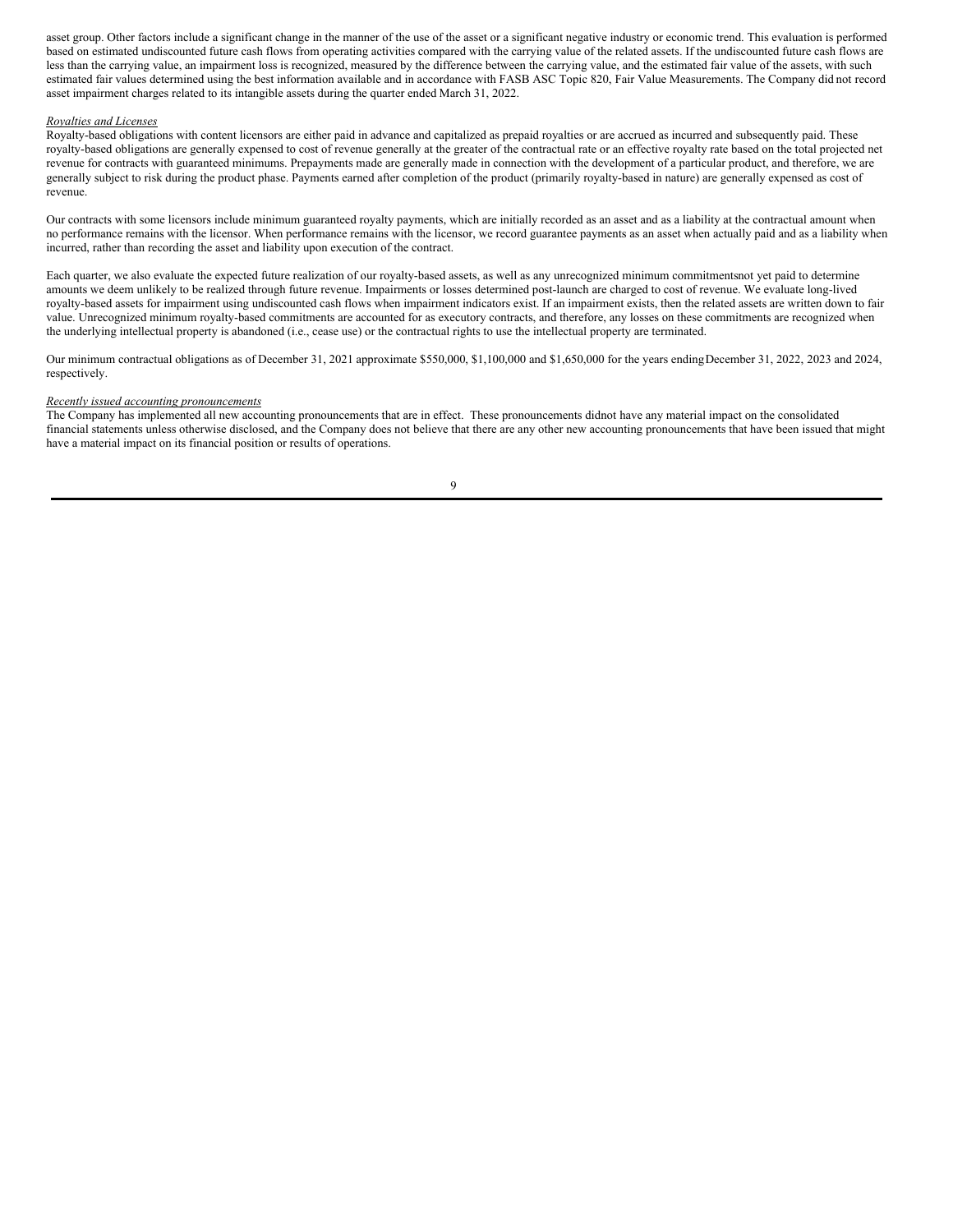# **NOTE 3** – **GOING CONCERN**

The accompanying consolidated financial statements have been prepared on a going concern basis, which contemplates the realization of assets and the satisfaction of liabilities in the normal course of business. The Company has an accumulated deficit of \$18,347,237 at March 31, 2022 including the impact of its income of \$40,949 for the quarter ended March 31, 2022. Net cash used in operating activities was \$566,093 for the quarter ended March 31, 2022. The Company's ability to continue with this trend is unknown. The Company's ability to raise additional capital through the future issuances of common stock and/or debt financing is unknown although the Company is actively raising capital via a Regulation A offering which was qualified in December 2021. The obtainment of additional financing and the successful development of the Company's contemplated plan of operations, to the attainment of profitable operations are necessary for the Company to continue operations. These conditions and the ability to successfully resolve these factors raise substantial doubt about the Company's ability to continue as a going concern. The consolidated financial statements of the Company do not include any adjustments thatmay result from the outcome of these aforementioned uncertainties.

# **NOTE 4** – **NOTES PAYABLE**

The Company has a financing loan for its Directors and Officers Insurance ("D&O") that was incurred inSeptember 2021. The loan bears interest at4.4% and requires monthly payments through June 2022. As of March 31, 2022 and December 31, 2021, the Company had D&O loan balances of \$27,060 and \$53,822, respectively.

See Note 7 - *Related Party Transactions* for loans to STCB from the Company's CEO.

### **NOTE 5** – **OPERATING LEASE**

The Company previously occupied office space in Burbank, California. The Company signed athree-year lease starting January 1, 2016. The lease was then extended for an additional three-year term. Upon adoption of ASU2016-02 Leases (Topic 842), the Company recorded an initial Right of Use of Asset and Lease Obligation of\$122,825.

On November 1, 2020, the lease was amended to reduce the monthly lease payment to\$1,750. In addition, the lessor agreed to forgive all past due accrued rent. As a result, the Company recognized a gain on the forgiveness of debt of \$34,280.

On November 13, 2020, the Company and lessor assigned the lease for the office space in Burbank totwo of its then Directors, Sanford Lang and Martin Goldrod, relieving the Company of any further obligation under the lease.

The lease expense for year endedDecember 31, 2020 was \$34,691 and cash paid under this operating lease was \$25,918 during the same period.

During the three months ended March 31, 2021, the Company determined that it was unlikely to collect the lease deposit and recognized an asset writeoff expense of \$3,500. There were no other lease expenses or payments during the period. There wasno lease expense for the period endedMarch 31, 2022.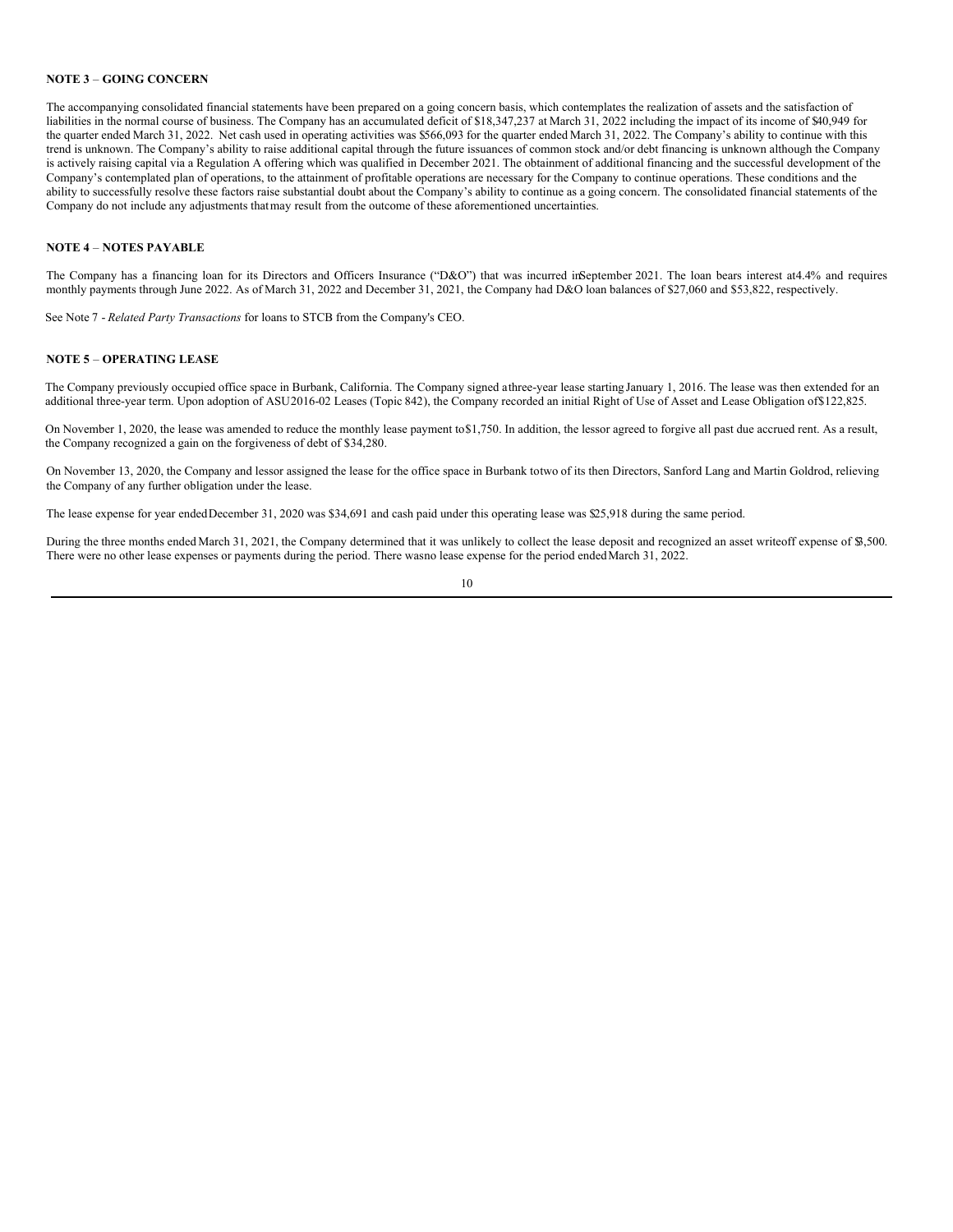### **NOTE 6** – **COMMITMENTS & CONTINGENCIES**

On February 18, 2020, STCB received a demand letter from a law firm representing certain individuals who purchased the Breathe brand home cleaning products. The demand letter alleged that STCB had unlawfully, falsely and misleadingly labeled and marketed the Breathe brand of products to consumers in violation of the Consumer Products Safety Act, the Federal Hazardous Substance Act and the FTC Act as well as various California and New York laws. While STCB denied any wrongdoing, a settlement was reached and paid in full, with no further obligation required by STCB.

On September 8, 2021, Whipshots LLC, a Wyoming limited liability company ("Whipshots"), a wholly-owned subsidiary of Starco Brands, Inc., entered into an Intellectual Property Purchase Agreement (the "Agreement") effective August 24, 2021, with Penguins Fly, LLC, a Pennsylvania limited liability company ("Seller"). The Agreement provides that Seller will sell to Buyer the trademarks "Whipshotz" and "Whipshots", accompanying domain and social media handles of the same nomenclature, and certain intellectual property, documents, digital assets, customer data and other transferable rights under non-disclosure, non-compete, non-solicitation and confidentiality contracts benefiting the purchased intellectual property and documents (collectively, the "Acquired Assets"). The purchase price ("Purchase Price Payment") for the Acquired Assets will be payable to Seller, over the course of seven years, based on a sliding scale percentage of gross revenues actually received by Buyer solely from Buyer's sale of Whipshots/Whipshotz Products. The Purchase Price Payment shall be subject to a minimum amount in each contract year and a maximum aggregate amount between \$140,000 and \$2,000,000 based on revenues generated by the products. As ofMarch 31, 2022 and December 31, 2021, the Company had paid \$20,000 of Purchase Price Payment, which has been recorded as an intangible asset.

On September 14, 2021, the Company entered into a License Agreement with Washpoppin Inc., a New York corporation. Pursuant to the License Agreement, Licensor shall license to the Company certain Licensed Property of the recording artist professionally known as "Cardi B". As part of the Agreement, in exchange for royalty rates based on Net Sales (as defined in the Agreement) during each applicable contract period, the Licensor warrants to cause the Artist to attend certain in person events, media interviews, participate in the development of the Licensed Products (as defined in the Agreement), and promote the Licensed Products through social media posts on the Artist's social media platforms. The Company has committed to a minimum royalty payment under the Agreement of \$3,300,000 in aggregate through 2024, subject to Licensor's satisfaction of its obligations. In the quarter ended March 31, 2022, the Company incurred expense of approximately \$127,000 and had a capitalized balance of approximately \$381,000 related to this royalty.

### **Accrued Liability**

On July 9, 2014, the Board of Directors approved an investment arrangement with an individual. Per the terms of the agreement, the investor transferred \$150,000 to STCB to be used for the development of a specific product. The product for which the investment was intended was never produced and this agreement is being renegotiated. The \$150,000 investment was never returned by the Company and the amount is included in other payables and accruals on the balance sheet.

### **NOTE 7** – **RELATED PARTY TRANSACTIONS**

During the year ended December 31, 2017, Sanford Lang, the Company's former Chairman and CEO, advanced STCB \$289,821 to pay for general operating expenses. The advance required a monthly interest payment of \$2,545 and was due on demand. In June 2021, Mr. Lang and Mr. Goldrod executed agreements with STCB whereby the advance from Mr. Lang and all other amounts owed to each were repaid and both Mr. Lang and Mr. Goldrod resigned from the Board of Directors. Further, for a period of 36 months beginning in July 2021, STCB will repurchase an aggregate of \$10,950 worth of shares each month from Mr. Lang and Mr. Goldrod, with the share price for each purchase to be set according to the volume weighted average trading price of the common stock over the last 10 days of the month. In the three months ended March 31, 2022 STCB paid an aggregate of \$32,850 to Mr. Lang and Mr. Goldrod per the agreements and anticipates that the corresponding share transfers will be settled in2022.

As of March 31, 2022, the Company owed TSG \$72,843 for expenses paid by TSG on behalf of STCB for expenses to launch licensed brands. As royalties have exceeded \$250,000 in the aggregate, once the Company has an adequate cash reserve, TSGmay deduct the incurred expenses from the subsequent royalty payments until TSG is paid in full. In addition, STCB owes TSG and its subsidiaries an additional \$203,539 for expenses paid on behalf of STCB or funds advanced to the Company to pay for other operating expenses. TSG is owned by STCB's CEO, Ross Sklar.

On January 24, 2020, STCB executed a promissory note for \$100,000 with Ross Sklar, CEO. The note bears interest at4% per annum, compounds monthly, is unsecured, and matures two years from the original date of issuance. OnJune 28, 2021, STCB executed an additional promissory note with Ross Sklar in the principal amount of \$100,000 with the same terms as the January 24, 2020 note and a maturity date of June 28, 2023. On September 17, 2021, STCB executed a third promissory note with Ross Sklar in the principal amount of \$500,000 with the same terms as the prior notes and a maturity date ofSeptember 17, 2023. On December 13, 2021, STCB executed a fourth promissory note with Ross Sklar in the principal amount of \$500,000 with the same terms as the prior notes and a maturity date ofDecember 12, 2023. On February 14, 2022, STCB executed a fifth promissory note in favor of Ross Sklar, CEO, in the principal sum of \$472,500, in exchange for a cash advance in the amount of \$300,000 and payment of Company costs in the amount of \$172,500. As with the other notes between the Company and our CEO, the note bears interest at4% per annum, is unsecured, and matures two years from the original date of issuance. This notemay also convert into shares of Company common stock at the10-day volume weighted average trading price of the Company common stock for the 10-day period prior to the issuance of the Note, which was calculated as \$0.29 per share. As of March 31, 2022, there was \$6,086 of accrued interest due on these notes.

During the quarter ended March 31, 2022, the Company incurred \$87,044 of marketing expense from The Woo. David Dryer, STCB's EVP of Marketing was a Managing Director at The Woo until February 2022.

During the quarters ended March 31, 2022 and 2021, the Company recognized revenue of \$923,274 and \$132,514, respectively. There were \$560,372 and \$174,059 of accounts receivable and accrued accounts receivable from TSG and Temperance as of March 31, 2022 and December 31, 2021, respectively. All revenue received is from related parties.

During the year ended December 31, 2021, the Company advanced \$95,640 to Temperance as a note and related to its initial production of Whipshots. The note carriesno interest and is payable on demand.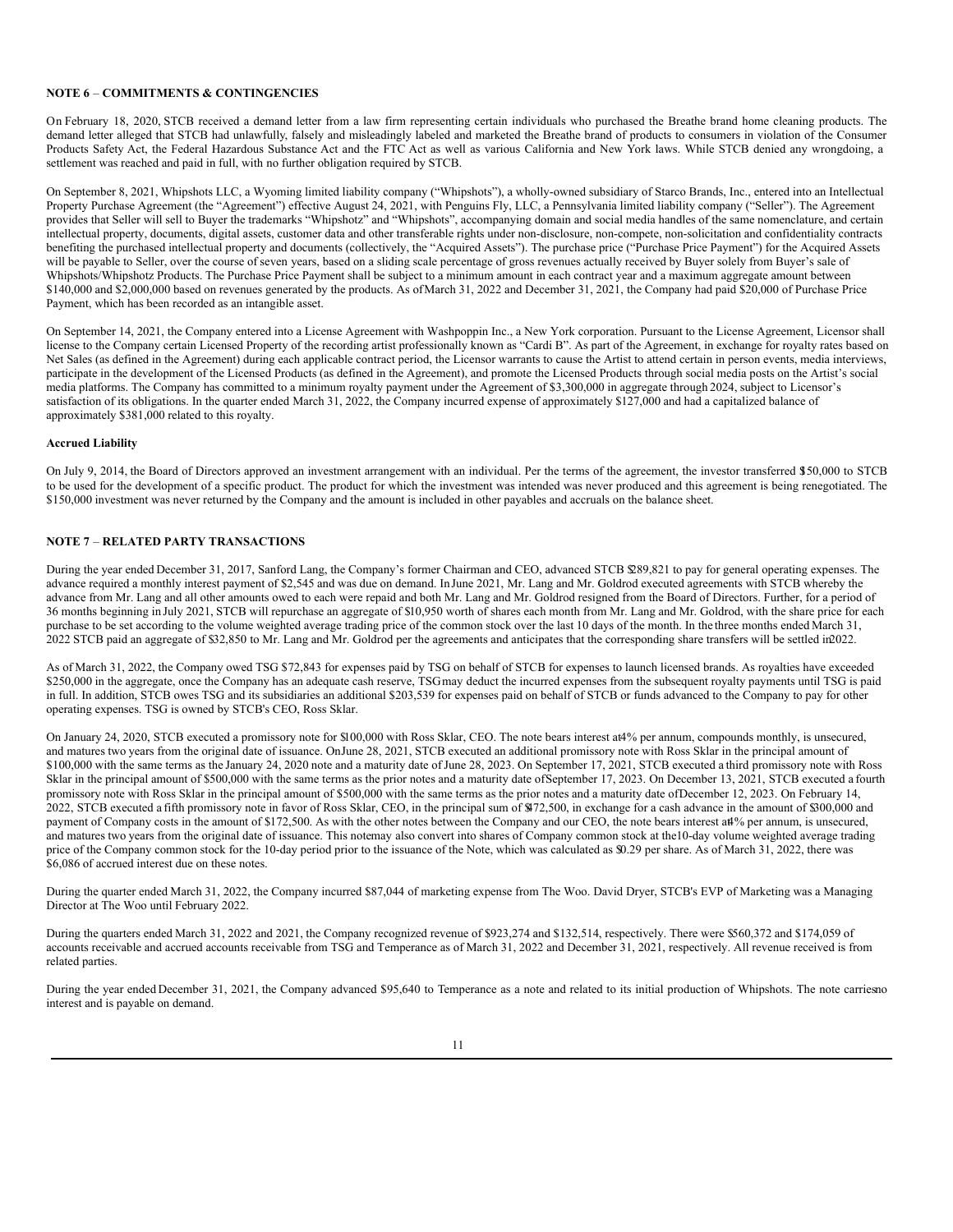# **NOTE 8** – **STOCK WARRANTS**

A summary of the status of the Company's outstanding stock warrants and changes during the periods is presented below:

|                                | Shares available<br>to purchase with<br>warrants |          | Weighted<br>Average<br>Price | Weighted<br>Average<br>Fair Value |
|--------------------------------|--------------------------------------------------|----------|------------------------------|-----------------------------------|
| Outstanding, December 31, 2020 | 2,000,000                                        | S        | 1.05                         | 0.003                             |
| Issued                         | 550,000                                          | S        | 0.95                         | 0.023                             |
| Exercised                      | $\sim$                                           | S        | ÷                            | \$                                |
| Cancelled                      | $\overline{\phantom{a}}$                         |          | -                            |                                   |
| Expired                        | $\overline{\phantom{a}}$                         |          |                              |                                   |
| Outstanding, December 31, 2021 | 2,550,000                                        |          | 1.03                         | 0.007                             |
| Issued                         | $\sim$                                           | <b>S</b> | ٠                            |                                   |
| Exercised                      | $\overline{\phantom{a}}$                         |          | $\overline{\phantom{0}}$     |                                   |
| Cancelled                      | $\blacksquare$                                   |          | ٠.                           |                                   |
| Expired                        | $\overline{\phantom{a}}$                         |          |                              |                                   |
| Outstanding, March 31, 2022    | 2,550,000                                        |          | 1.03                         | 0.007                             |
| Exercisable, March 31, 2022    | 2,112,500                                        |          | 1.04                         | 0.004                             |

# **NOTE 9** – **STOCKHOLDERS' EQUITY (DEFICIT)**

On July 23, 2020, the Company granted 49,751 shares of common stock for services. The shares were valued at \$2.01, (the average 14-day closing price), for total non-cash expense of \$100,000. In October 2021, the Company agreed to grant 650,000 shares of common stock for services of advisory board members. The shares vest over a24 month period and were valued at \$1.00 each, consistent with the price of shares issued in the Reg A offering, for a total non-cash expense of \$650,000 to be recognized consistent with the shares' vesting schedule. During the quarter ended March 31, 2022 the Company expensed \$81,249 related to these shares.

### Stock Payable

In the quarter ended March 31, 2022, STCB recorded \$81,249 of stock payable for services provided and related to common stock to be issued. The following summarizes the stock payable activity during the periods ended March 31, 2022 and March 31, 2021:

|                                    |  | Amount |         | <b>Shares</b> |
|------------------------------------|--|--------|---------|---------------|
| Ending balance - December 31, 2020 |  |        |         |               |
| Additions, net                     |  |        |         |               |
| Issuances, net                     |  |        |         |               |
| Ending balance – March 31, 2021    |  |        |         |               |
|                                    |  | Amount |         | <b>Shares</b> |
| Ending balance - December 31, 2021 |  |        | 654,166 | 782,736       |
| Additions, net                     |  |        | 81,249  | 81,249        |
| Issuances, net                     |  |        |         |               |
| Ending balance – March 31, 2022    |  |        | 735,415 | 863,985       |

### **NOTE 10 - SUBSEQUENT EVENTS**

Management has evaluated subsequent events pursuant to the requirements of ASC Topic855, from the balance sheet date through the date the financial statements were issued, and has determined that no material subsequent events exist.

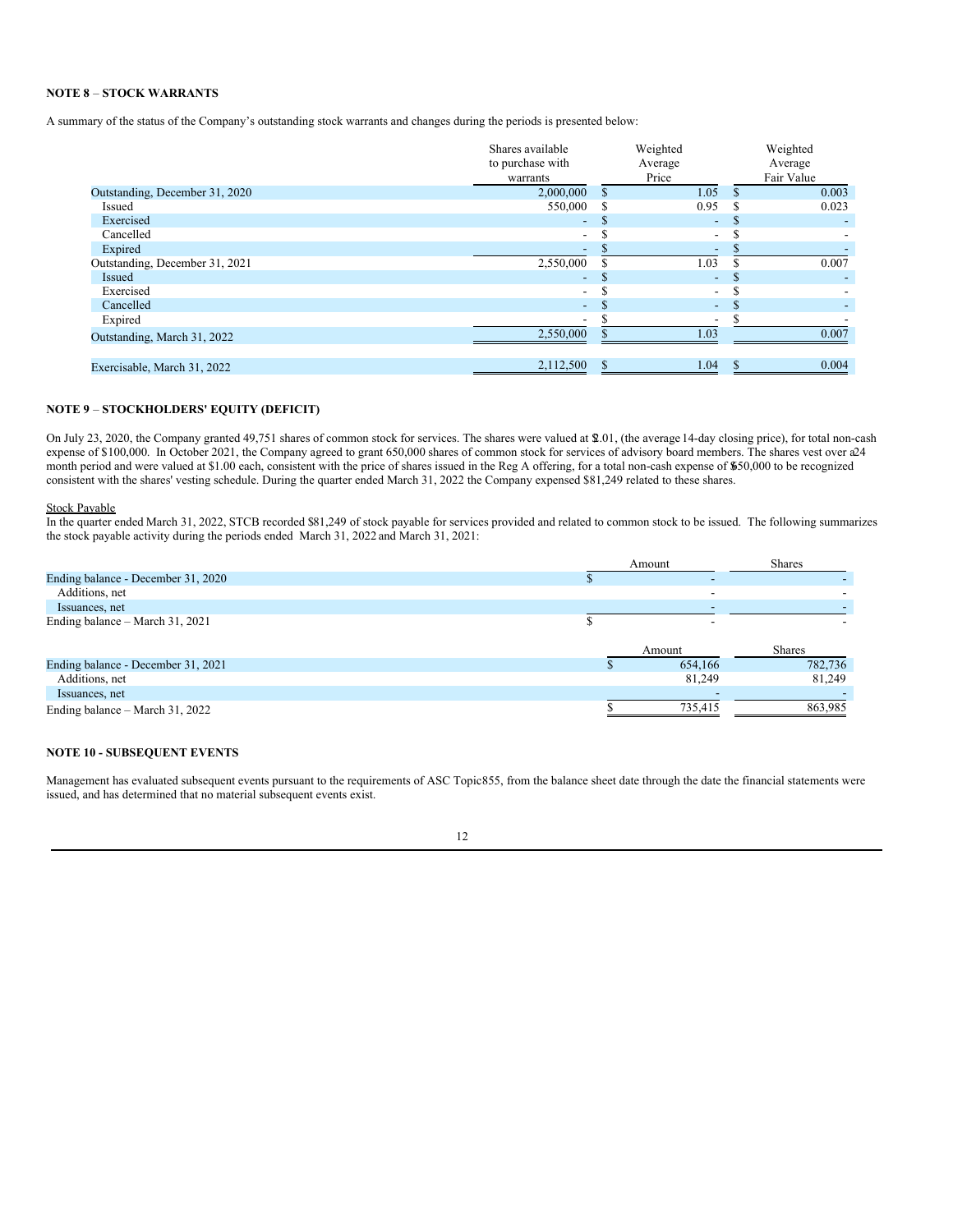### **ITEM 2. MANAGEMENT**'**S DISCUSSION AND ANALYSIS OF FINANCIAL CONDITION AND RESULTS OF OPERATIONS**

### **CAUTIONARY STATEMENT FOR FORWARD-LOOKING STATEMENTS**

THIS QUARTERLY REPORT ON FORM 10-Q INCLUDES FORWARD-LOOKING STATEMENTS WITHIN THE MEANING OF SECTION 27A OF THE SECURITIES ACT OF 1933, AS AMENDED, SECTION 21E OF THE SECURITIES EXCHANGE ACT OF 1934, AS AMENDED, AND OTHER FEDERAL SECURITIES LAWS, PARTICULARLY THOSE ANTICIPATING FUTURE FINANCIAL PERFORMANCE, BUSINESS PROSPECTS, GROWTH, OPERATING STRATEGIES AND SIMILAR MATTERS, INCLUDING WITHOUT LIMITATION, STATEMENTS CONCERNING THE IMPACTS OF THE COVID-19 PANDEMIC ON OUR BUSINESS, OPERATIONS, RESULTS OF OPERATIONS, LIQUIDITY, INVESTMENTS AND FINANCIAL CONDITION*.* WE HAVE BASED THESE FORWARD-LOOKING STATEMENTS ON OUR CURRENT INTENT, EXPECTATIONS AND PROJECTIONS ABOUT FUTURE EVENTS, AND THESE FORWARD-LOOKING STATEMENTS ARE NOT GUARANTEED TO OCCUR AND MAY NOT OCCUR. THESE FORWARD-LOOKING STATEMENTS ARE SUBJECT TO KNOWN AND UNKNOWN RISKS, UNCERTAINTIES AND ASSUMPTIONS ABOUT US THAT MAY CAUSE OUR ACTUAL RESULTS, LEVELS OF ACTIVITY, PERFORMANCE OR ACHIEVEMENTS TO BE MATERIALLY DIFFERENT FROM ANY FUTURE RESULTS, LEVELS OF ACTIVITY, PERFORMANCE OR ACHIEVEMENTS EXPRESSED OR IMPLIED BY SUCH FORWARD-LOOKING STATEMENTS. IN SOME CASES, YOU CAN IDENTIFY FORWARD-LOOKING STATEMENTS BY TERMINOLOGY SUCH AS "MAY," "WILL," "SHOULD," "COULD," "WOULD," "INTEND," "PROJECT," "CONTEMPLATE," "POTENTIAL," "EXPECT," "PLAN," "ANTICIPATE," "BELIEVE," "ESTIMATE," "CONTINUE," OR THE NEGATIVE OF SUCH TERMS OR OTHER SIMILAR EXPRESSIONS. THESE STATEMENTS ARE ONLY PREDICTIONS. FACTORS THAT MIGHT CAUSE OR CONTRIBUTE TO SUCH A DISCREPANCY INCLUDE, BUT ARE NOT LIMITED TO, THOSE DESCRIBED IN OUR OTHER SECURITIES AND EXCHANGE COMMISSION FILINGS.

THE FOLLOWING DISCUSSION SHOULD BE READ IN CONJUNCTION WITH OUR FINANCIAL STATEMENTS AND RELATED NOTES THERETO INCLUDED ELSEWHERE IN THIS REPORT. ANY OF THE FORWARD-LOOKING STATEMENTS THAT WE MAKE IN THIS QUARTERLY REPORT ON FORM 10-Q AND IN OTHER PUBLIC REPORTS AND STATEMENTS WE MAKE MAY TURN OUT TO BE INACCURATE AS A RESULT OF OUR BELIEFS AND ASSUMPTIONS WE MAKE IN CONNECTION WITH THE FACTORS SET FORTH ABOVE OR BECAUSE OF OTHER UNIDENTIFIED AND UNPREDICTABLE FACTORS. IN ADDITION, OUR BUSINESS AND FUTURE RESULTS ARE SUBJECT TO A NUMBER OF OTHER FACTORS, INCLUDING THOSE FACTORS SET FORTH IN THE "RISK FACTORS" SECTION OF OUR ANNUAL REPORT ON FORM 10-K FOR THE FISCAL YEAR ENDED DECEMBER 31, 2021 AS FILED WITH THE SECURITIES AND EXCHANGE COMMISSION (THE "SEC") ON MAY 20, 2022. BECAUSE OF THESE AND OTHER UNCERTAINTIES, OUR ACTUAL FUTURE RESULTS MAY BE MATERIALLY DIFFERENT FROM THE RESULTS INDICATED BY THESE FORWARD-LOOKING STATEMENTS AND YOU SHOULD NOT RELY ON SUCH STATEMENTS. WE UNDERTAKE NO OBLIGATION TO PUBLISH REVISED FORWARD-LOOKING STATEMENTS TO REFLECT THE OCCURRENCE OF UNANTICIPATED EVENTS OR CIRCUMSTANCES AFTER THE DATE HEREOF. THESE RISKS COULD CAUSE OUR ACTUAL RESULTS FOR 2022 AND BEYOND TO DIFFER MATERIALLY FROM THOSE EXPRESSED IN ANY FORWARD-LOOKING STATEMENTS BY OR ON BEHALF OF US, AND COULD NEGATIVELY AFFECT OUR FINANCIAL CONDITION, LIQUIDITY AND OPERATING AND STOCK PRICE PERFORMANCE.

### **Our Business**

Starco Brands, Inc. (formerly Insynergy Products, Inc.), which we refer to as "the Company," "our Company," "STCB", "we," "us" or "our," was incorporated in the State of Nevada on January 26, 2010. On September 7, 2017, the Company filed an Amendment to the Articles of Incorporation to change the corporate name to Starco Brands, Inc. The Board determined the change of the Company's name was in the best interests of the Company due to changes in our current and anticipated business operations at that time. In July 2017, the Company entered into a licensing agreement with The Starco Group ("TSG"), located in Los Angeles, California. TSG is a private label and branded aerosol and liquid fill manufacturer with manufacturing assets in the following verticals: DIY/Hardware, paints, coatings and adhesives, household, hair care, disinfectants, automotive, motorcycle, arts & crafts, personal care cosmetics, personal care FDA, sun care, food, cooking oils, beverages, and spirits and wine. Upon entering into the licensing agreement with TSG, the Company pivoted to commercializing novel consumer products manufactured by TSG.

### **Executive Overview**

In July 2017, our Board of Directors entered into a licensing agreement with TSG to pursue a new strategic marketing plan involving commercializing leading edge products with the intent to sell them through brick and mortar and online retailers. We are a company whose mission is to create behavior-changing products and brands. Our core competency is inventing brands, marketing, building trends, pushing awareness and social marketing. The licensing agreement with TSG provided STCB with certain products on an exclusive and royalty-free basis and other products on a non-exclusive and royalty basis, in the categories of food, household cleaning, air care, spirits and personal care.

The current CEO and owner of TSG, Ross Sklar, was named the CEO of STCB in August of 2017. Mr. Sklar has a long track record of commercializing technology in industrial and consumer markets. Mr. Sklar has built teams of manufacturing personnel, research and development, and sales and marketing professionals over the last 20 years and has grown TSG into a successful and diversified manufacturer supplying a wide range of products to some of the largest retailers in the United States.

STCB conducted extensive research and has identified specific channels to penetrate with its portfolio of novel technologies. STCB is now executing on this vision and since its inception has launched four product lines. The Breathe® Household cleaning aerosol line is an environmentally friendly line of household cleaning aerosol products. It is the world's first aerosol household cleaning line to be approved by the EPA's Safer Choice program. This line is biodegradable and is propelled by nitrogen, which makes up approximately 80% of the earth's breathable air. Breathe was named Partner of the Year by the EPA's Safer Choice Program and also achieved the Good Housekeeping Seal of approval.

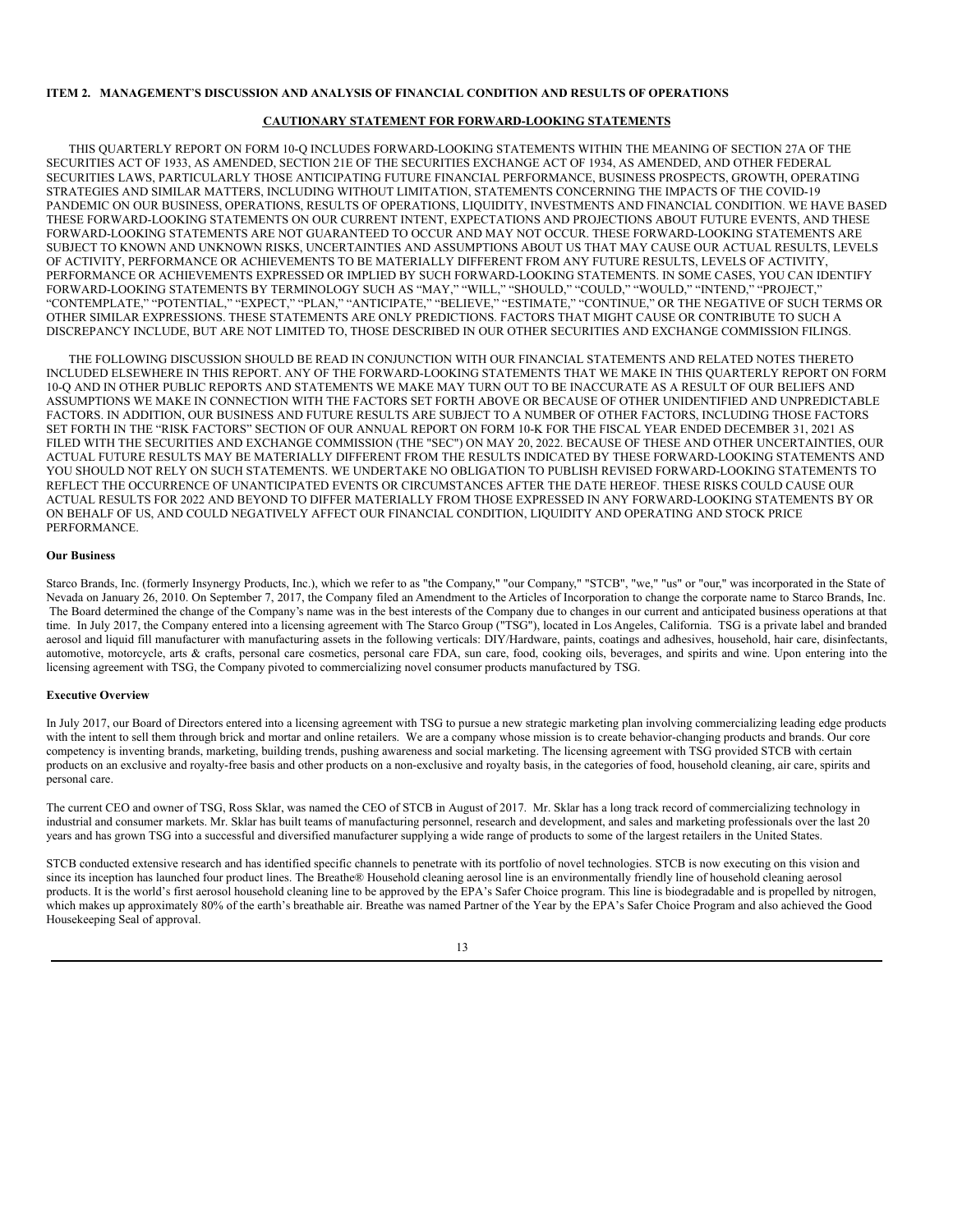STCB also launched the Breathe® Hand Sanitizer Spray in April 2020. This invention was created and patents were filed by Alim Enterprises, LLC, ("AE") an entity owned by Mr. Sklar. Originally the technology was developed for Blue Cross Laboratories, LLC, ("BCL") a personal care consumer products manufacturer owned by Mr. Sklar's TSG. The product was developed as a result of supply chain collapse during the Covid-19 outbreak and increased demand for hand sanitizers. The traditional packaging components used in manufacturing hand sanitizer became very difficult to procure. BCL, located in Santa Clarita, California, is an at scale manufacturer that started approximately 50 years ago with personal care products, including hand sanitizer. Due to the outbreak of Covid-19, many traditional component supply chains became overly stressed and BCL could not source enough bottles and caps. Through Mr. Sklar's AE, the concept of a spray hand sanitizer was invented. AE filed patents on what it believes to be the first ever aerosol spray hand sanitizer with a 75% alcohol solution that utilizes only compressed air and nitrogen as the product's propellant. AE and its intellectual property counsel believe the product is novel and warrants a utility patent. In February 2021, AE assigned the patent application to STCB as contemplated by a 2020 memorandum of understanding among AE, STCB and TSG.

The product is being manufactured by BOV Solutions, a division of TSG that is an at scale FDA, CFR210/211 manufacturer of aerosol and OTC products. The Breathe Hand Sanitizer Spray can only be made in an FDA facility that has at scale aerosol capabilities. The product is being sold through BOV Solutions and TSG's existing distribution footprints in the United States. STCB launched the product in April 2020 via a press release in partnership with Dollar General, announcing its distribution in each of their 15,000+ stores. STCB has also partnered with Wegmans, HLA and J Winkler. Since then, the product is in distribution through The Home Depot, Lowes, American Pharmacy, AutoZone, The Farm Shop, Harris Teeter, UNFI, Kehe, Macy's, Smart & Final, Weeks and others. The product comes in three sizes, 1oz., 5oz., and 9.5oz. sprays and is available directly on STCB's website www.breathesanitizer.com and on Amazon.com and Walmart.com.

STCB is also the marketer of record, but not the owner of record of, Betterbilt Chemical's Kleen Out® branded drain opener and for the Winona® Butter Flavor Popcorn Spray. STCB provides marketing services for these brands pursuant to the terms of agreements governing STCB's marketing. Both products are available in Walmart stores.

Through STCB's relationship with TSG and their marketing partner Deutsch Marketing, STCB launched a new label in June 2019 for Winona Popcorn Spray throughout all Walmart stores. STCB also launched the Winona Popcorn Spray on Amazon through our strategic partner Pattern (formally iServe), who is a shareholder in STCB. Winona Popcorn Spray is also sold in H-E-B grocery stores. The Company also launched a new caramel flavor which is also distributed through Walmart and H-E-B. Sales grew significantly in 2021 and the Company expects sales to continue to grow in this space as management plans to increase the Company's sales personnel in 2022 for this product line.

On September 8, 2021, STCB (via its Wyoming subsidiary, Whipshots, LLC "Whipshots LLC") entered into an Intellectual Property Purchase Agreement effective August 24, 2021, with Penguins Fly, LLC, pursuant to which the Company purchased the trademarks "Whipshotz" and "Whipshots". The purchase price for these trademarks is payable to Penguins Fly, LLC over the course of seven years, based on a sliding scale percentage between 2% and 5% of gross revenues actually received by the Company solely from the Company's sale of Whipshots/Whipshotz products.

On September 14, 2021, STCB (via newly formed Delaware subsidiary Whipshots LLC (DE), which was subsequently renamed to Whipshots Holdings LLC "Whipshots Holdings"), entered into a License Agreement with Washpoppin Inc., a New York corporation ("Washpoppin") pursuant to which Washpoppin licensed certain intellectual property of the recording artist professionally known as "Cardi B" to the Company for use associated with the Company's new product line consisting of vodka-infused, whipped-cream aerosols, under the brand name "Whipshots." The Company launched these products under the Whipshots™ brand in the fourth quarter of 2021 and first quarter of 2022. In addition, STCB entered into Distribution Agreements with various distributors pursuant to which such distributors will act as the exclusive distributors of Whipshots™ in various geographic locations.

On December 2, 2021, the Company launched Whipshots at Art Basel in Miami. This launch event garnered over 1 billion impressions world-wide. The Company launched the product on whipshots.com with a limited quantity of cans to be sold each day for the month of December 2021. The Company sold out every single day of the month. The Company launched brick and mortar retail distribution in the first quarter of 2022 and signed a distribution agreement with RNDC, one of the largest spirits distributors in the nation. The Company also announced a distribution deal with GoPuff and BevMo. The Company expects to register Whipshots in all states but starting in select markets with plans to grow cautiously.

As long as the Company can raise capital, the Company plans to launch other products in spray foods and condiments, air care, sun care, hair care, personal care, spirits and beverages over the next 48 months. Although the initial market reception to our new lines has been encouraging, the Company may encounter a number of hurdles that could prevent this and future product launches from achieving sustained commercial success. Financing growth and launching of new products is key and the Company's ability to raise further capital is critical. In 2021, the Company pursued financing via a Regulation A offering which was qualified on December 9, 2021. The Company engaged The Dalmore Group to assist as the broker dealer of record in this process, in which up to 56,818,181 shares of common stock may be sold to the public at a per share price of \$1.00.

We will need to rely on sales of our common stock and other sources of financing to raise additional capital. The purchasers and manner of any share issuance will be determined according to our financial needs and the available exemptions to the registration requirements of the Securities Act. The Company is planning to utilize, as best as possible with limited financing, the services of Deutsch Marketing in order to help support the Company's plan. The Company will also utilize the marketing capabilities of Hearst Media with its co-branding arrangement on some of its products. This provides significant support for its current retail and online distribution.

The Company's ultimate goal is to become a leading brand owner and third-party marketer of cutting edge technologies in the consumer products marketplace whose success is expected to increase shareholder value. The Company will continue to evaluate this and other opportunities to further set its strategy for 2022 and beyond.

For more information, please visit our websites at www.starcobrands.com, www.breathecleaning.com, www.breathesanitizer.com, and www.whipshots.com.

### **Employees**

The Company currently has no full-time employees but uses independent contractors and contributed services from related parties on an as needed basis.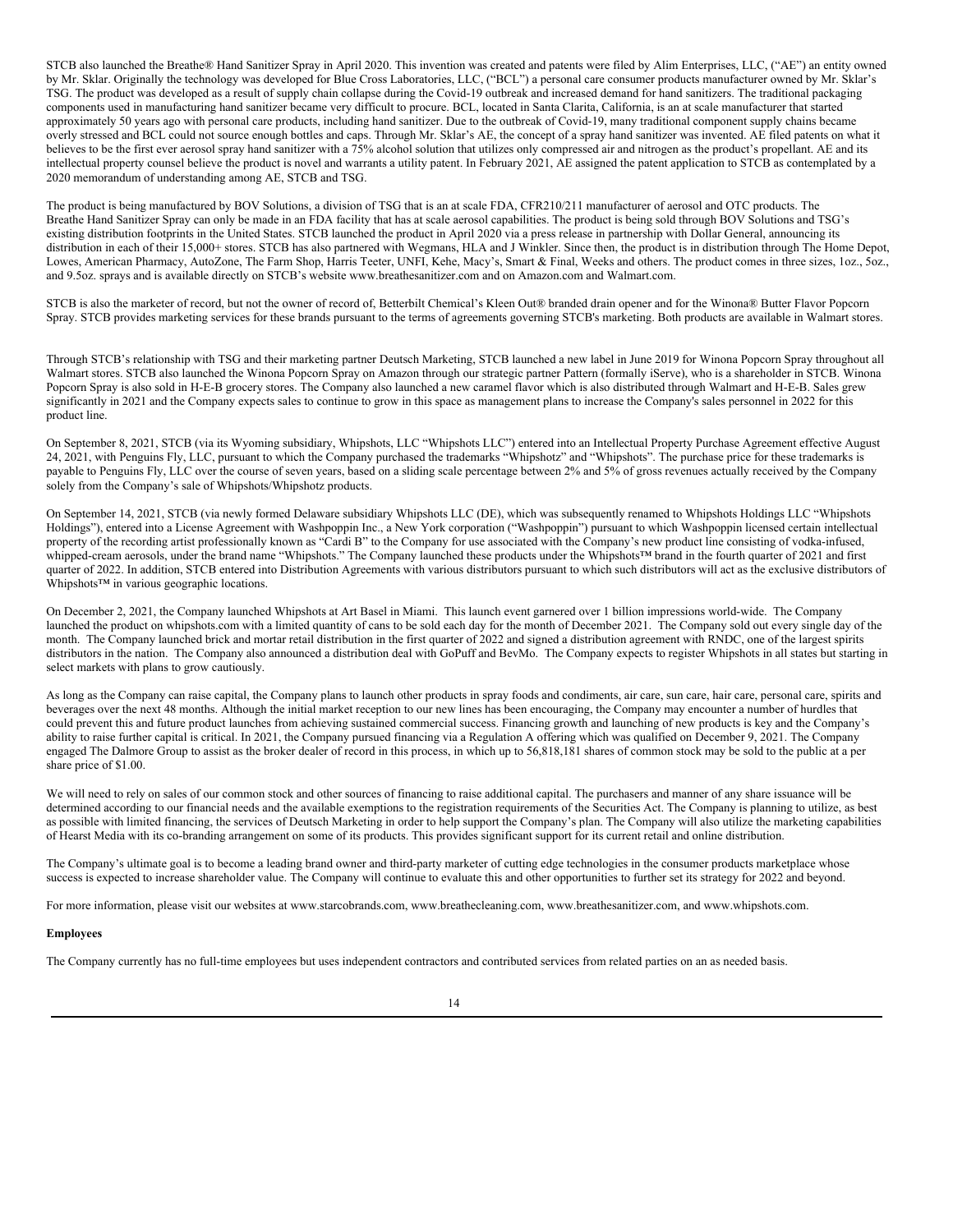### **Results of Operation for the Three Months Ended March 31, 2022 and 2021**

### *Revenues*

For the three months ended March 31, 2022, the Company recorded royalty revenues of \$923,274 compared to \$132,514 for the three months ended March 31, 2021, an increase of \$790,760 and a percentage increase of 597%. The royalty rate that the Company is paid varies on a per product basis of wholesale sales of our branded and noncorporate owned licensed products. Revenues are from our marketing licensing agreements with TSG and other affiliated companies for various products mentioned above.

The increase in the current period is primarily due to initial volume sales of our Whipshots™, partially offset by declines in sales of Breathe cleaning and sanitizer products. For the three months ended March 31, 2022, Breathe cleaning and sanitizer products accounted for approximately 2% of total royalty revenue, compared to the three months ended March 31, 2021 where Breathe cleaning and sanitizer products accounted for approximately 26% of total royalty revenue.

#### *Operating Expenses*

For the three months ended March 31, 2022, compensation expense increased \$82,644, or 187%, to \$126,877 compared to \$44,233 for the three months ended March 31, 2021. The increase is a result of increases in independent contractors and contributed services to support the launch and growth of Whipshots™.

For the three months ended March 31, 2022, the Company incurred \$58,506 in professional fees compared to \$10,555 for the three months ended March 31, 2021, an increase of \$47,951, or 454%. Professional fees are mainly for accounting, auditing and legal services associated with our quarterly filings as a public company and advisory and valuation services. The increase is primarily due to an increase in corporate legal and audit fees.

For the three months ended March 31, 2022, the Company incurred \$670,225 in marketing, general and administrative expense as compared to \$182,743 for the three months ended March 31, 2021, an increase of \$487,482, or 267%. The increase can be attributed to an increase in spending on marketing including initial license payments related to the promotional launch for Whipshots™.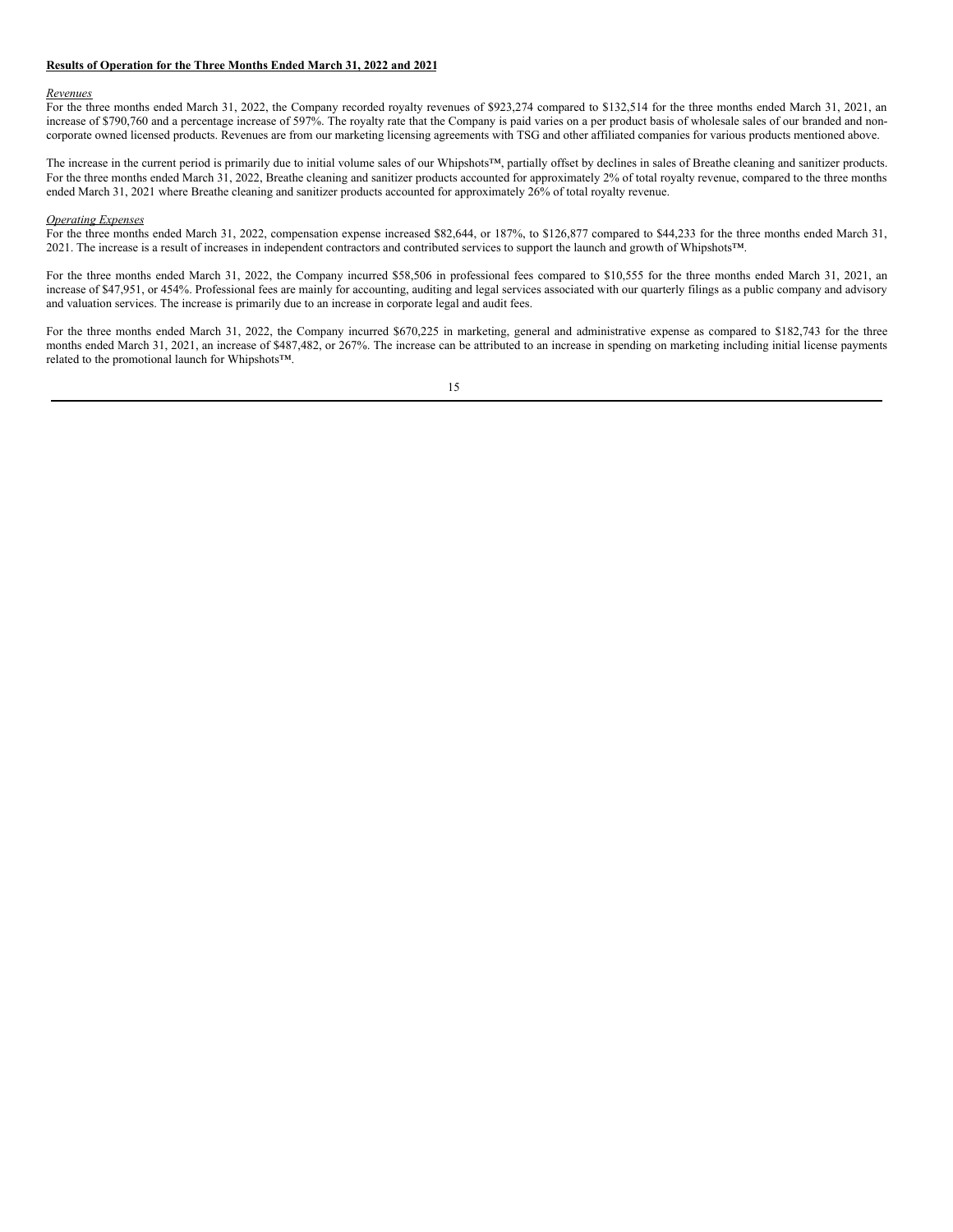#### *Other income and expense*

For the three months ended March 31, 2022, we had total other expense of \$14,855 compared to other expense of \$10,892 for the three months ended March 31, 2021. The increase in total other expense was primarily due to growth in interest expense.

#### *Net income*

For the three months ended March 31, 2022, the Company recorded net income of \$40,949 as compared to a net loss of \$115,909 in the prior year. Our increase in net income is primarily the result of the increase in revenue partially offset by increased marketing, compensation, and professional spending.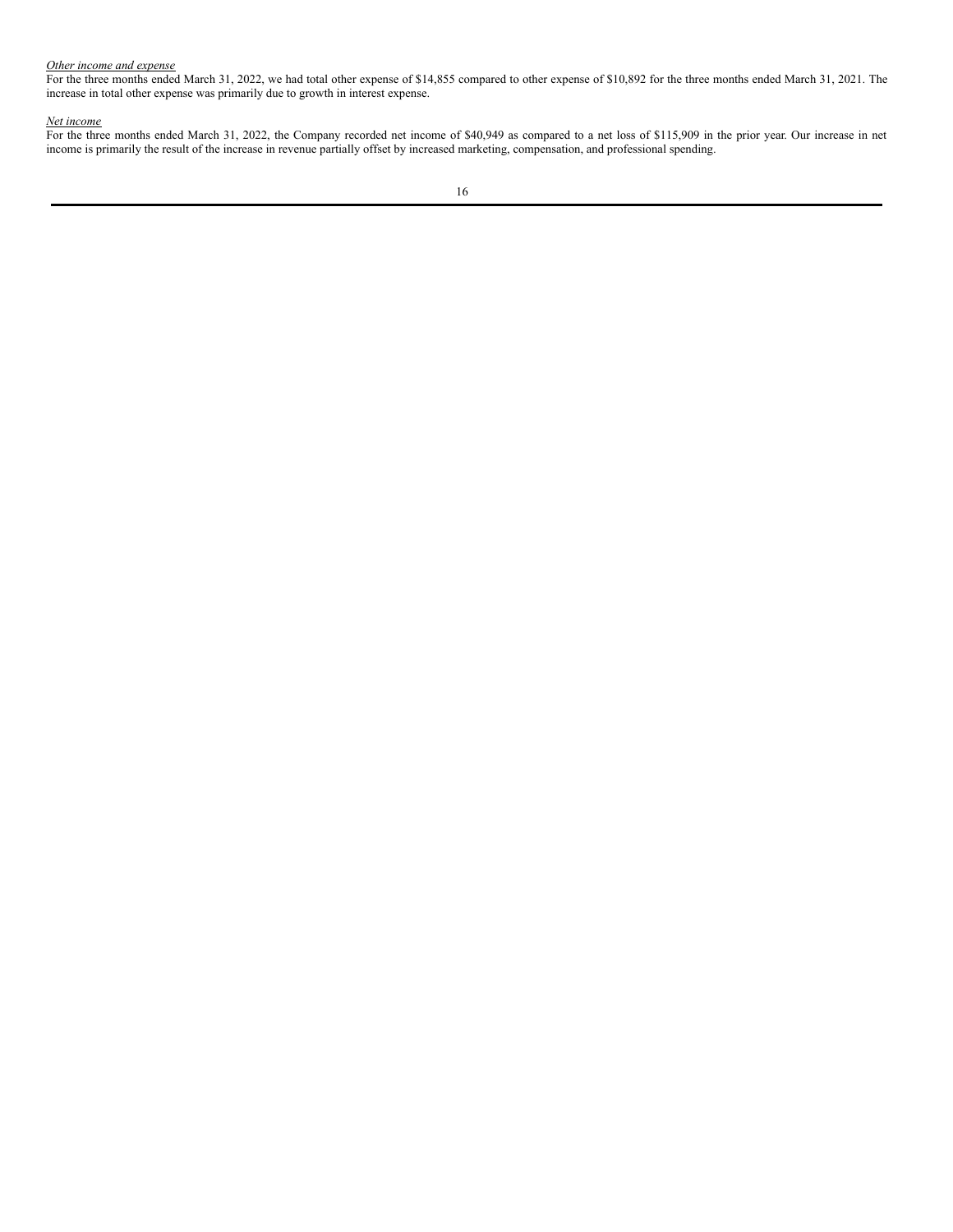### **Liquidity and Capital Resources**

As reflected in the accompanying unaudited condensed consolidated financial statements, the Company had an accumulated deficit of \$18,347,237 at March 31, 2022, primarily due to the issuance of stock for services when the Company reorganized in 2017 and 2018, had net income of \$40,949 and used net cash for operating activities of \$566,093 for the three months ended March 31, 2022.

We generated \$412,888 from financing activities during the three months ended March 31, 2022 and had no net cash provided by financing activities during the three months ended March 31, 2021.

On January 24, 2020, STCB executed a promissory note for \$100,000 with Ross Sklar, CEO. The note bears interest at 4% per annum, compounds monthly, is unsecured, and matures two years from the original date of issuance. On June 28, 2021, STCB executed an additional promissory note with Ross Sklar in the principal amount of \$100,000 with the same terms as the January 24, 2020 note and a maturity date of June 28, 2023. On September 17, 2021, STCB executed a third promissory note with Ross Sklar in the principal amount of \$500,000 with the same terms as the prior notes and a maturity date of September 17, 2023. On December 13, 2021, STCB executed a fourth promissory note with Ross Sklar in the principal amount of \$500,000 with the same terms as the prior notes and a maturity date of December 12, 2023. On February 14, 2022, STCB executed a fifth promissory note in favor of Ross Sklar, CEO, in the principal sum of \$472,500, in exchange for a cash advance in the amount of \$300,000 and payment of Company costs in the amount of \$172,500. As with the other notes between the Company and our CEO, the note bears interest at 4% per annum, is unsecured, and matures two years from the original date of issuance. This note may also convert into shares of Company common stock at the 10-day volume weighted average trading price of the Company common stock for the 10-day period prior to the issuance of the Note, which was calculated as \$0.29 per share.

### **Critical Accounting Estimates and Policies**

The preparation of financial statements in conformity with accounting principles generally accepted in the United States of America requires management to make estimates and assumptions that affect the reported amounts of assets and liabilities and the disclosure of contingent assets and liabilities of the date of the financial statements and the reported amounts of revenues and expenses during the reporting period. Note 2 to the Consolidated Financial Statements describes the significant accounting policies and methods used in the preparation of the Financial Statements. Estimates are used for, but not limited to, contingencies and taxes. Actual results could differ materially from those estimates. The following critical accounting policies are impacted significantly by judgments, assumptions, and estimates used in the preparation of the Financial Statements.

We are subject to various loss contingencies arising in the ordinary course of business. We consider the likelihood of loss or impairment of an asset or the incurrence of a liability, as well as our ability to reasonably estimate the amount of loss in determining loss contingencies. An estimated loss contingency is accrued when management concludes that it is probable that an asset has been impaired or a liability has been incurred and the amount of the loss can be reasonably estimated. We regularly evaluate current information available to us to determine whether such accruals should be adjusted.

We recognize deferred tax assets (future tax benefits) and liabilities for the expected future tax consequences of temporary differences between the book carrying amounts and the tax basis of assets and liabilities. The deferred tax assets and liabilities represent the expected future tax return consequences of those differences, which are expected to be either deductible or taxable when the assets and liabilities are recovered or settled. Future tax benefits have been fully offset by a 100% valuation allowance as management is unable to determine that it is more likely than not that this deferred tax asset will be realized.

#### *Revenue recognition*

The Company and its subsidiaries earn their revenue as royalties from the licensing agreements it has with TSG, a related entity, and other related parties The Company licenses the right for TSG to manufacture and sell certain Starco Brands products. The amount of the licensing revenue received varies depending upon the product and is determined beforehand in each agreement. The Company recognizes its revenue only when sales are made by TSG or other related parties to a third party.

The Company applies the following five-step model in order to determine this amount: (i) identification of the promised goods in the contract; (ii) determination of whether the promised goods are performance obligations, including whether they are distinct in the context of the contract; (iii) measurement of the transaction price, including the constraint on variable consideration; (iv) allocation of the transaction price to the performance obligations; and (v) recognition of revenue when (or as) the Company satisfies each performance obligation.

$$
17\\
$$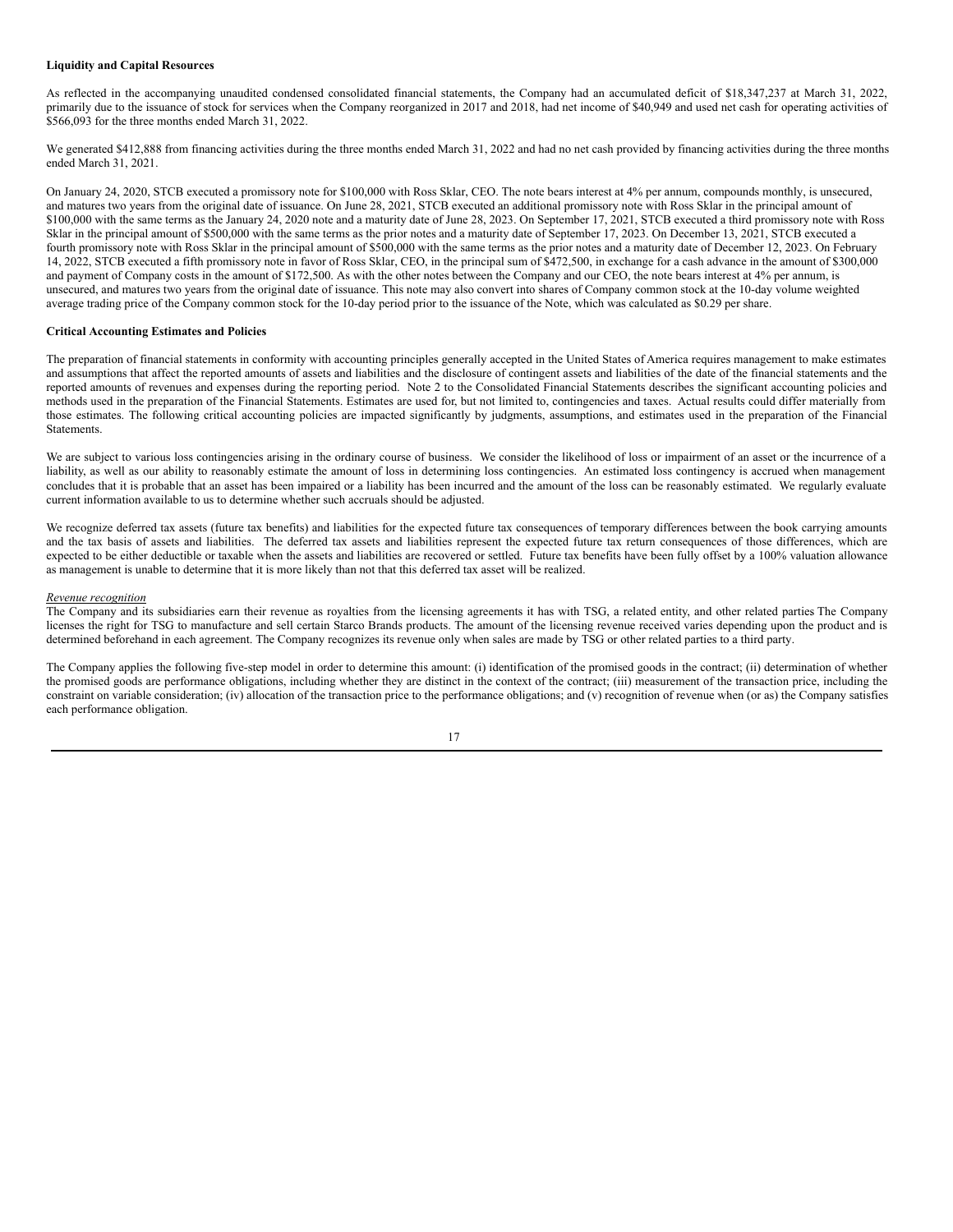### **Off-Balance Sheet Arrangements**

We have not entered into any off-balance sheet arrangements that have or are reasonably likely to have a current or future effect on our financial condition, changes in financial condition, revenues or expenses, results of operations, liquidity, capital expenditures or capital resources and would be considered material to investors.

### **Recent Accounting Pronouncements**

The Company has implemented all new accounting pronouncements that are in effect. These pronouncements did not have any material impact on the financial statements unless otherwise disclosed, and the Company does not believe that there are any other new accounting pronouncements that have been issued that might have a material impact on its financial position or results of operations.

# **ITEM 3. QUANTITATIVE AND QUALITATIVE DISCLOSURES ABOUT MARKET RISK**

Not applicable as we are a "smaller reporting company."

# **ITEM 4. CONTROLS AND PROCEDURES**

### **Evaluation of Disclosure Controls and Procedures**

Under the supervision and with the participation of our management, including the Chief Executive Officer and Interim Chief Financial Officer, we have evaluated the effectiveness of our disclosure controls and procedures (as defined in Rule 13a-15(e) and Rule 15d-15(e) of the Exchange Act) as of the end of the period covered by this report. The disclosure controls and procedures ensure that all information required to be disclosed by us in the reports that we file or submit under the Exchange Act is: (i) recorded, processed, summarized and reported, within the time periods specified in the SEC's rule and forms; and (ii) accumulated and communicated to our management, including our Chief Executive Officer and Interim Chief Financial Officer as appropriate to allow timely decisions regarding required disclosure. Based on that evaluation, the Chief Executive Officer and Interim Chief Financial Officer concluded that, as of March 31, 2022, these disclosure controls and procedures were not effective.

# **Changes in Internal Controls over Financial Reporting**

There were no changes in our internal control over financial reporting that occurred during our most recent fiscal quarter that have materially affected, or reasonably likely to materially affect, our internal control over financial reporting.

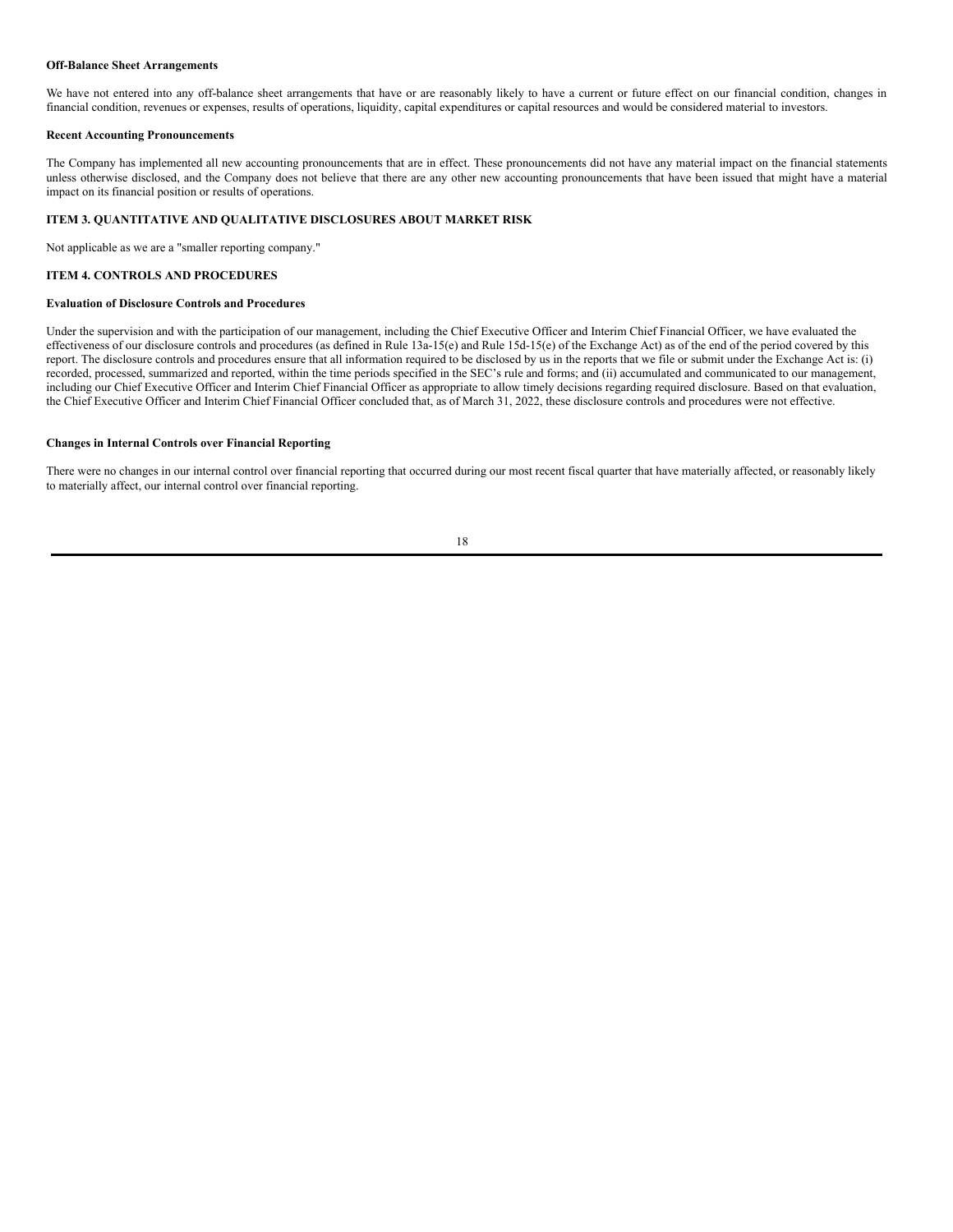# **PART II - OTHER INFORMATION**

# **ITEM 1. LEGAL PROCEEDINGS**

None.

## **ITEM 1A. RISK FACTORS**

We are a smaller reporting company as defined by Rule 12b-2 of the Securities Exchange Act of 1934 and, as such, are not required to provide the information under this Item. For a list of risk factors, please refer to our Annual Report on Form 10-K for the year ended December 31, 2021, as filed with the SEC on May 20, 2022.

### **ITEM 2. UNREGISTERED SALES OF EQUITY SECURITIES AND USE OF PROCEEDS**

### **Issuer Purchase of Securities.**

On June 13, 2021, the Company entered into Separation Agreements (the "Separation Agreements") with Sanford Lang ("Mr. Lang") and Martin Goldrod ("Mr. Goldrod") whereas, effective as of June 16, 2021, Mr. Lang and Mr. Goldrod each resigned from their positions as members of the Board of Directors in exchange for certain separation benefits (the "Separation Benefits"). As consideration for the Separation Benefits, and not in addition to same, the Company agreed to purchase an amount of the shares of the Company per month from Mr. Lang and Mr. Goldrod at a price per share that when aggregated with all shares purchased in each month would equal monthly Separation Benefit payments of \$7,950 to Mr. Lang and monthly Separation Benefit payments of \$3,000 to Mr. Goldrod (the "Repurchases"). The Repurchases made during the first quarter of fiscal year 2022 are set forth below.

|                      |                               |                        | Total Number of Shares   | Approximate Dollar Value  |
|----------------------|-------------------------------|------------------------|--------------------------|---------------------------|
|                      |                               |                        | Purchased as Part of     | of Shares That May Yet Be |
|                      | <b>Total Number of Shares</b> | Average Price Paid Per | Publicly Announced Plans | Purchased Under the Plans |
| Period               | Purchased                     | Share                  | or Programs              | or Programs               |
| 1/1/2022 - 1/31/2022 | 29,706                        | 0.37                   | 158.531                  | 317,550                   |
| 2/1/2022 - 2/28/2022 | 31.449                        | 0.35                   | 189.980                  | 306,600                   |
| 3/1/2022 - 3/31/2022 | 37.486                        | 0.29                   | 227,466                  | 295.650                   |

# **ITEM 3. DEFAULTS UPON SENIOR SECURITIES**

None.

# **ITEM 4. MINING SAFETY DISCLOSURES**

Not applicable.

# **ITEM 5. OTHER INFORMATION.**

None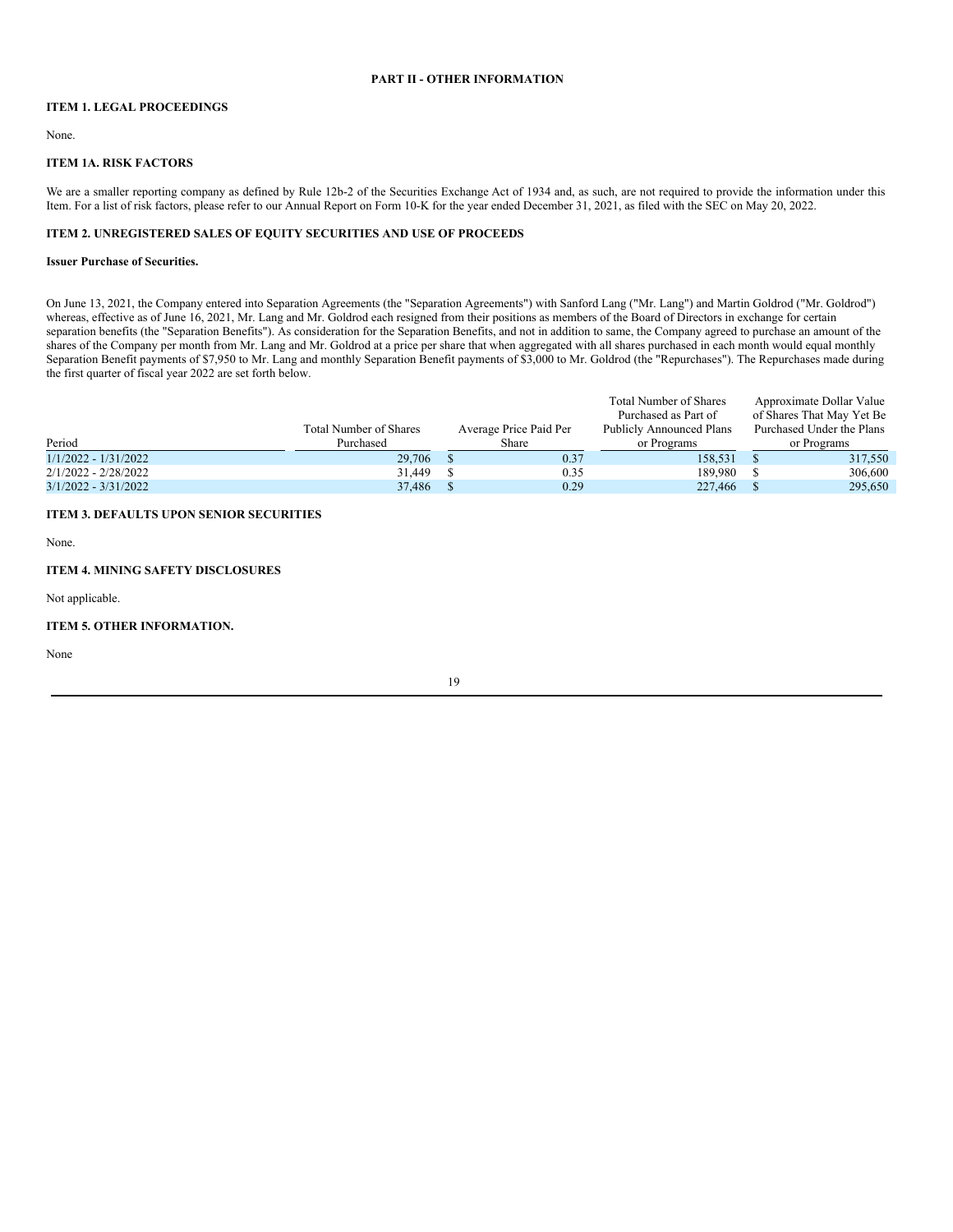# **EXHIBIT INDEX**

| Exhibit No. | <b>Exhibit Description</b>                                                                                                                                  |
|-------------|-------------------------------------------------------------------------------------------------------------------------------------------------------------|
| $3.1$ $(*)$ | Articles of Incorporation of the Company, filed as Exhibit 3(i) to the Company's Annual Report on Form 10-K filed with the Commission on March 30,          |
|             | 2018.                                                                                                                                                       |
| $3.2$ $(*)$ | Certificate of Amendment to the Articles of Incorporation of the Company, filed as Exhibit 3(i).2 to the Company's Quarterly Report on Form 10-Q filed with |
|             | the Commission on November 13, 2017.                                                                                                                        |
| $3.3(*)$    | Certificate of Amendment to the Articles of Incorporation of the Company, filed as Exhibit 2.2 to the Company's Regulation A+ offering statement filed with |
|             | the Commission on August 31, 2021.                                                                                                                          |
| $3.3(*)$    | Bylaws of the Company, as amended August 13, 2015, filed as Exhibit 3(ii) to the Company's annual report on Form 10-K filed with the Commission on          |
|             | March 30, 2018.                                                                                                                                             |
|             |                                                                                                                                                             |

10.1 (\*) [Promissory](http://www.sec.gov/Archives/edgar/data/1539850/000110465921111548/tm2037829d8_ex6-3.htm) Note issued in favor of Ross Sklar, dated January 24 2020, filed as Exhibit 6.3 to the Company's Regulation A+ offering statement filed with the Commission on August 31, 2021.

- 10.2 (\*) [Promissory](http://www.sec.gov/Archives/edgar/data/0001539850/000110465921128197/tm2130097d1_ex6-12.htm) Note issued in favor of Ross Sklar, dated June 28, 2021, filed as Exhibit 6.12 to the Company's Regulation A+ offering statement filed with the Commission on October 20, 2021.
- 10.3 (\*) [Promissory](http://www.sec.gov/Archives/edgar/data/0001539850/000143774921022577/ex_286142.htm) Note issued in favor of Ross Sklar, dated September 17, 2021, filed as Exhibit 10.1 to the Company's Current Report on Form 8-K filed with the Commission on September 23, 2021.
- 10.4 (\*) [Promissory](http://www.sec.gov/ix?doc=/Archives/edgar/data/0001539850/000143774921028656/stcb20211214_8k.htm) Note issued in favor of Ross Sklar, dated December 13, 2021, filed as Exhibit 10.1 to the Company's Current Report on Form 8-K filed with the Commission on December 15, 2021.
- 10.5 (\*) [Promissory](http://www.sec.gov/Archives/edgar/data/0001539850/000143774922003974/ex_338558.htm) Note issued in favor of Ross Sklar, dated February 14, 2021, filed as Exhibit 10.1 to the Company's Current Report on Form 8-K filed with the Commission on February 22, 2022.
- 10.6 (\*) Memorandum of [Understanding](http://www.sec.gov/Archives/edgar/data/0001539850/000109181820000142/ex101.htm) Regarding the Launch of Breathe Hand Sanitizer, filed as Exhibit 10.1 to the Company's Current Report on Form 8-K filed with the Commission on June 12, 2020.
- 10.7 (\*) Form of Distribution Agreement, by and between the Company and ["Distributor",](http://www.sec.gov/Archives/edgar/data/0001539850/000143774921026219/ex_303437.htm) filed as Exhibit 10.1 to the Company's Current Report on Form 8-K filed with the Commission on November 10, 2021.
- 10.8 (\*) Form of Broker [Agreement,](http://www.sec.gov/Archives/edgar/data/0001539850/000143774921026219/ex_304325.htm) by and between the Company and "Broker", filed as Exhibit 10.2 to the Company's Current Report on Form 8-K filed with the Commission on November 10, 2021.

10.9 (\*)(+) License Agreement, by and between Whipshots LLC, [Washpoppin](http://www.sec.gov/Archives/edgar/data/0001539850/000143774921022452/ex_285441.htm) Inc., and "Cardi B," dated as of September 14, 2021.

10.11 (\*)(+) Intellectual Property Purchase Agreement, by and between Whipshots LLC and PENGUINS FLY, LLC, dated as of August 24, 2021, filed as Exhibit 10.1 to the Company's Current Report on Form 8-K filed with the [Commission](http://www.sec.gov/Archives/edgar/data/0001539850/000143774921022124/ex_283944.htm) on September 14, 2021.

- 10.12 (\*) [Broker-Dealer](http://www.sec.gov/Archives/edgar/data/1539850/000110465921111548/tm2037829d8_ex6-1.htm) Agreement, by and between the Company and Dalmore Group, LLC, effective as of August 4, 2020, filed as Exhibit 6.1 to the Company's Regulation A+ offering statement filed with the Commission on August 31, 2021.
- 10.13 (\*) Brand License Agreement, by and between the Company and The Starco Group, effective as of July 12, 2017, filed as Exhibit 6.2 to the Company's Regulation A+ offering statement filed with the [Commission](http://www.sec.gov/Archives/edgar/data/1539850/000110465921111548/tm2037829d8_ex6-2.htm) on August 31, 2021.
- 10.14 (\*) Separation Agreement dated June 13, 2021 between the Company and Sanford Lang, filed as Exhibit 10.1 to the Company's Current Report on Form 8-K/A filed with the [Commission](http://www.sec.gov/Archives/edgar/data/0001539850/000109181821000097/ex101.htm) on July 22, 2021.
- 10.15 (\*) Separation Agreement dated June 13, 2021 between the Company and Martin Goldrod, filed as Exhibit 10.2 to the Company's Current Report on Form 8-K/A filed with the [Commission](http://www.sec.gov/Archives/edgar/data/0001539850/000109181821000097/ex102.htm) on July 22, 2021.

10.16 (\*)(+) License Agreement by and between Hearst Magazine Media, Inc. and the Company executed April 24, 2020, filed as Exhibit 99.1 to the Company's Current Report on Form 8-K filed with the [Commission](http://www.sec.gov/Archives/edgar/data/0001539850/000109181820000250/ex992.htm) on November 20, 2020.

10.17 (\*)(+) License Agreement by and between Hearst Magazine Media, Inc. and the Company executed October 15, 2020, filed as Exhibit 99.1 to the Company's Current Report on Form 8-K filed with the [Commission](http://www.sec.gov/Archives/edgar/data/0001539850/000109181820000250/ex991.htm) on November 20, 2020.

- 31.1 (#) [Certification](#page-22-0) of Chief Executive Officer required by Rule 13a-14(a) or Rule 15d-14(a).<br>31.2 (#) Certification of Chief Financial Officer required by Rule 13a-14(a) or Rule 15d-14(a).
- 31.2 (#) [Certification](#page-23-0) of Chief Financial Officer required by Rule 13a-14(a) or Rule 15d-14(a).<br>32.1 (#)(##) Certification of Chief Executive Officer required by Rule 13a-14(b) or Rule 15d-14(b)
- 32.1 (#)(##) [Certification](#page-24-0) of Chief Executive Officer required by Rule 13a-14(b) or Rule 15d-14(b) and 18 U.S.C. 1350.<br>32.2 (#)(##) Certification of Chief Financial Officer required by Rule 13a-14(b) or Rule 15d-14(b) and
- [Certification](#page-25-0) of Chief Financial Officer required by Rule 13a-14(b) or Rule 15d-14(b) and 18 U.S.C. 1350.
- 101.INS Inline XBRL Instance Document (the Instance Document does not appear in the Interactive Data File because its XBRL tags are embedded within the Inline XBRL document).
- 101.SCH Inline XBRL Taxonomy Extension Schema Document.<br>101.CAL Inline XBRL Taxonomy Extension Calculation Linkbas
- 101.CAL Inline XBRL Taxonomy Extension Calculation Linkbase Document.<br>101 DEE Inline XBRL Taxonomy Extension Definition Linkbase Document
- 101.DEF Inline XBRL Taxonomy Extension Definition Linkbase Document.<br>101.LAB Inline XBRL Taxonomy Extension Label Linkbase Document.
- 101.LAB Inline XBRL Taxonomy Extension Label Linkbase Document.<br>101.PRE Inline XBRL Taxonomy Presentation Linkbase Document.
- Inline XBRL Taxonomy Presentation Linkbase Document.
- 104 Cover Page Interactive Data File (formatted as Inline XBRL and contained in Exhibit 101).

(\*) Incorporated by reference to the filing indicated.

In accordance with Item 601(a)(5) of Regulation S-K, certain schedules (or similar attachments) to this exhibit have been omitted from this filing. Such omitted schedules (or similar attachments) include information relating to the Purchase Price Payment. The registrant will provide a copy of any omitted schedule to the SEC or its staff upon request.

(+)

- In accordance with Item 601(b)(10)(iv) of Regulation S-K, certain provisions or terms of the Agreement have been redacted. Such redacted information includes information about the Purchase Price Payment. The registrant will provide an unredacted copy of the exhibit on a supplemental basis to the SEC or its staff upon request.
- (#) Filed herewith.

 $(##)$ The certifications attached as Exhibits 32.1 and 32.2 that accompany this report, are not deemed filed with the SEC and are not to be incorporated by reference into any filing of Starco Brands, Inc. under the Securities Act of 1933, as amended, or the Securities Exchange Act of 1934, as amended, whether made before or after the date of this report irrespective of any general incorporation language contained in such filing.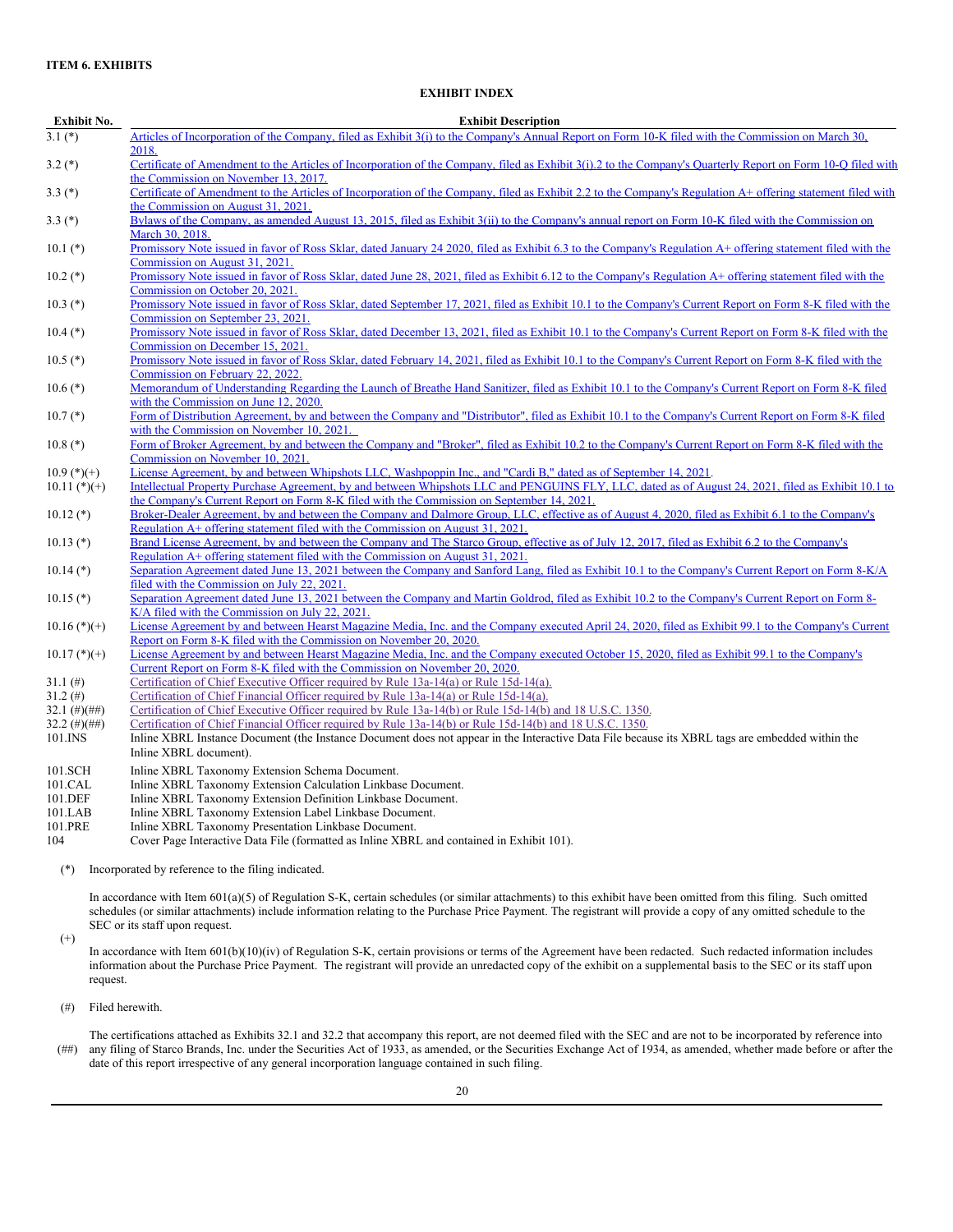# **SIGNATURES**

Pursuant to the requirements of the Exchange Act, the Registrant has duly caused this report to be signed on its behalf by the undersigned, thereunto duly authorized.

# **STARCO BRANDS, INC** (Registrant)

By: /s/ *Ross Sklar* Ross Sklar Chief Executive Officer (Principal Executive Officer) Interim Chief Financial Officer (Principal Financial and Accounting Officer) June 15, 2022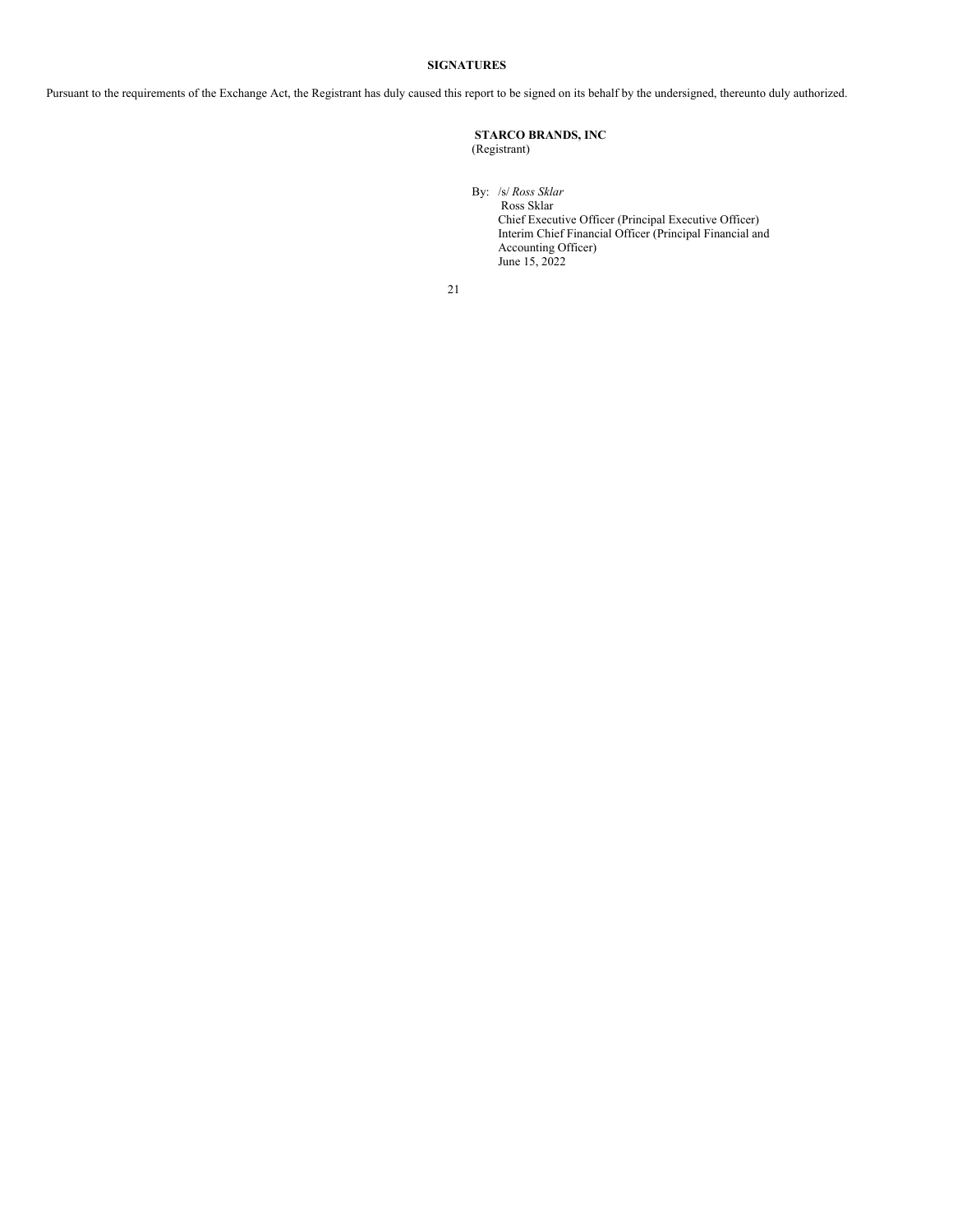# **CHIEF EXECUTIVE OFFICER CERTIFICATION**

<span id="page-22-0"></span>I, Ross Sklar, hereby certify that:

(1) I have reviewed this quarterly report on Form 10-Q for the quarter ended March 31, 2022 (the "report") of Starco Brands, Inc.;

(2) Based on my knowledge, this report does not contain any untrue statement of a material fact or omit to state a material fact necessary to make the statements made, in light of the circumstances under which such statements were made, not misleading with respect to the period covered by this report;

(3) Based on my knowledge, the consolidated financial statements, and other financial information included in this report, fairly present in all material respects the financial condition, results of operations and cash flows of the registrant as of, and for, the periods presented in this report;

(4) The registrant's other certifying officer(s) and I are responsible for establishing and maintaining disclosure controls and procedures (as defined in Exchange Act Rules 13a-15(e) and 15d-15(e)) and internal control over financial reporting (as defined in Exchange Act Rules 13a-15(f) and 15d-15(f)) for the registrant and have:

(a) Designed such disclosure controls and procedures, or caused such disclosure controls and procedures to be designed under our supervision, to ensure that material information relating to the registrant, including its consolidated subsidiaries, is made known to us by others within those entities, particularly during the period in which this report is being prepared;

(b) Designed such internal control over financial reporting, or caused such internal control over financial reporting to be designed under our supervision, to provide reasonable assurance regarding the reliability of financial reporting and the preparation of consolidated financial statements for external purposes in accordance with generally accepted accounting principles;

(c) Evaluated the effectiveness of the registrant's disclosure controls and procedures and presented in this report our conclusions about the effectiveness of the disclosure controls and procedures, as of the end of the period covered by this report based on such evaluation; and

(d) Disclosed in this report any change in the registrant's internal control over financial reporting that occurred during the registrant's most recent fiscal quarter (the registrant's fourth fiscal quarter in the case of an annual report) that has materially affected, or is reasonably likely to materially affect, the registrant's internal control over financial reporting; and

(5) The registrant's other certifying officers and I have disclosed, based on our most recent evaluation of internal control over financial reporting, to the registrant's auditors and the audit committee of registrant's board of directors (or persons performing the equivalent functions):

(a) All significant deficiencies in the design or operation of internal control over financial reporting which are reasonably likely to adversely affect the registrant's ability to record, process, summarize and report financial information; and

(b) Any fraud, whether or not material, that involves management or other employees who have a significant role in the registrant's internal control over financial reporting.

Date: June 15, 2022

By: /s/ Ross Sklar

Ross Sklar, Chief Executive Officer (Principal Executive Officer)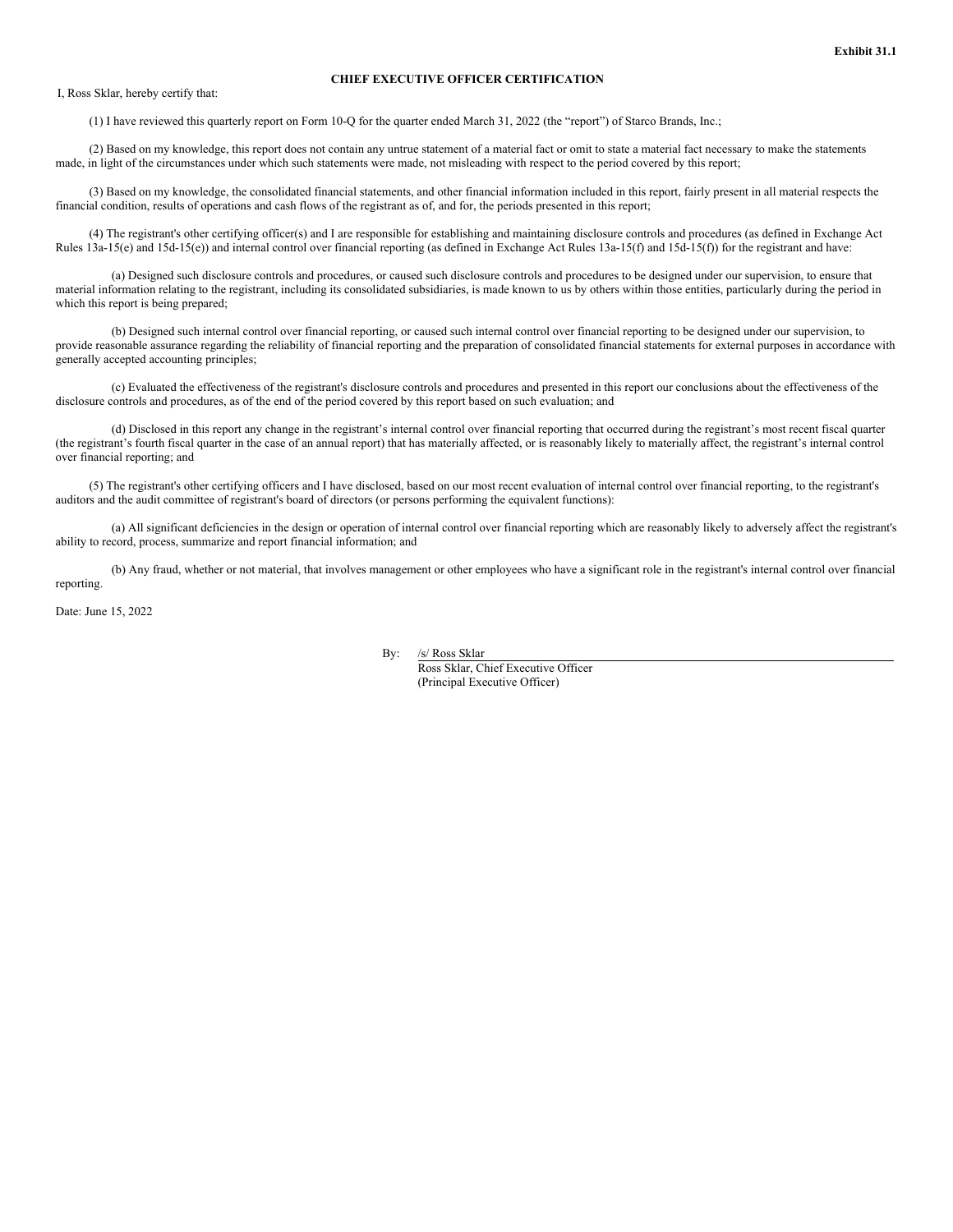# **CHIEF FINANCIAL OFFICER CERTIFICATION**

<span id="page-23-0"></span>I, Ross Sklar, hereby certify that:

(1) I have reviewed this quarterly report on Form 10-Q for the quarter ended March 31, 2022 (the "report") of Starco Brands, Inc.;

(2) Based on my knowledge, this report does not contain any untrue statement of a material fact or omit to state a material fact necessary to make the statements made, in light of the circumstances under which such statements were made, not misleading with respect to the period covered by this report;

(3) Based on my knowledge, the consolidated financial statements, and other financial information included in this report, fairly present in all material respects the financial condition, results of operations and cash flows of the registrant as of, and for, the periods presented in this report;

(4) The registrant's other certifying officer(s) and I are responsible for establishing and maintaining disclosure controls and procedures (as defined in Exchange Act Rules 13a-15(e) and 15d-15(e)) and internal control over financial reporting (as defined in Exchange Act Rules 13a-15(f) and 15d-15(f)) for the registrant and have:

(a) Designed such disclosure controls and procedures, or caused such disclosure controls and procedures to be designed under our supervision, to ensure that material information relating to the registrant, including its consolidated subsidiaries, is made known to us by others within those entities, particularly during the period in which this report is being prepared;

(b) Designed such internal control over financial reporting, or caused such internal control over financial reporting to be designed under our supervision, to provide reasonable assurance regarding the reliability of financial reporting and the preparation of consolidated financial statements for external purposes in accordance with generally accepted accounting principles;

(c) Evaluated the effectiveness of the registrant's disclosure controls and procedures and presented in this report our conclusions about the effectiveness of the disclosure controls and procedures, as of the end of the period covered by this report based on such evaluation; and

(d) Disclosed in this report any change in the registrant's internal control over financial reporting that occurred during the registrant's most recent fiscal quarter (the registrant's fourth fiscal quarter in the case of an annual report) that has materially affected, or is reasonably likely to materially affect, the registrant's internal control over financial reporting; and

(5) The registrant's other certifying officers and I have disclosed, based on our most recent evaluation of internal control over financial reporting, to the registrant's auditors and the audit committee of registrant's board of directors (or persons performing the equivalent functions):

(a) All significant deficiencies in the design or operation of internal control over financial reporting which are reasonably likely to adversely affect the registrant's ability to record, process, summarize and report financial information; and

(b) Any fraud, whether or not material, that involves management or other employees who have a significant role in the registrant's internal control over financial reporting.

Dated: June 15, 2022

By: /s/ Ross Sklar

Ross Sklar, Interim Chief Financial Officer (Principal Financial Officer)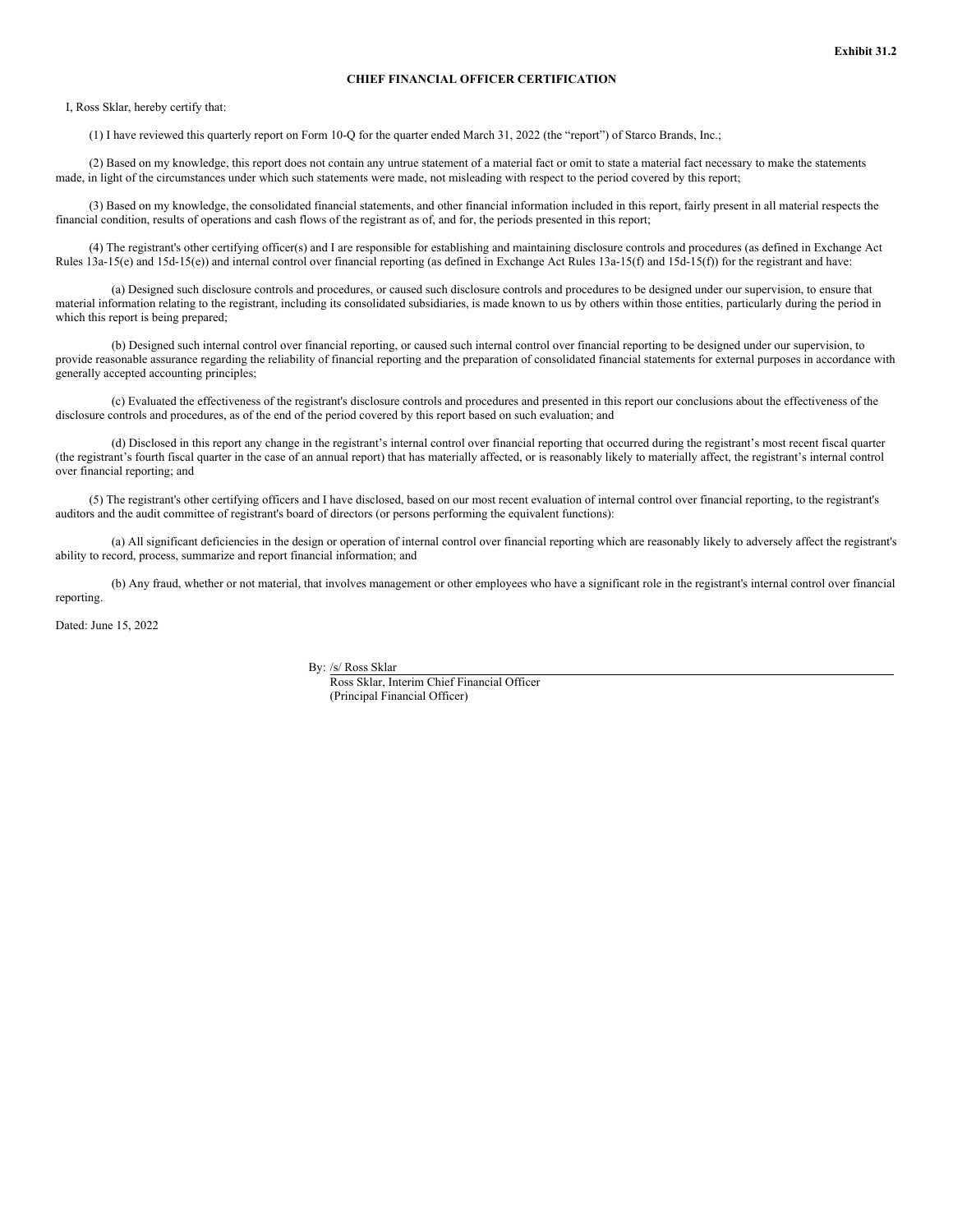### **CERTIFICATION PURSUANT TO 18 U.S.C. SECTION 1350 AS ADOPTED PURSUANT TO SECTION 906 OF THE SARBANES-OXLEY ACT OF 2002**

<span id="page-24-0"></span>In connection with the Quarterly Report of Starco Brands, Inc. (the "Company") on Form 10-Q for the quarter ended March 31, 2022 as filed with the Securities and Exchange Commission on or about the date hereof (the "report"), the undersigned, in the capacities and on the date indicated below, hereby certifies pursuant to 18 U.S.C. Section 1350, as adopted pursuant to Section 906 of the Sarbanes-Oxley Act of 2002, that to his knowledge:

(1) The report fully complies with the requirements of Section 13(a) or 15(d) of the Securities Exchange Act of 1934; and

(2) The information contained in the report fairly presents, in all material respects, the financial condition and results of operations of the Company.

Dated: June 15, 2022

By: /s/ Ross Sklar

Ross Sklar, Chief Executive Officer (Principal Executive Officer)